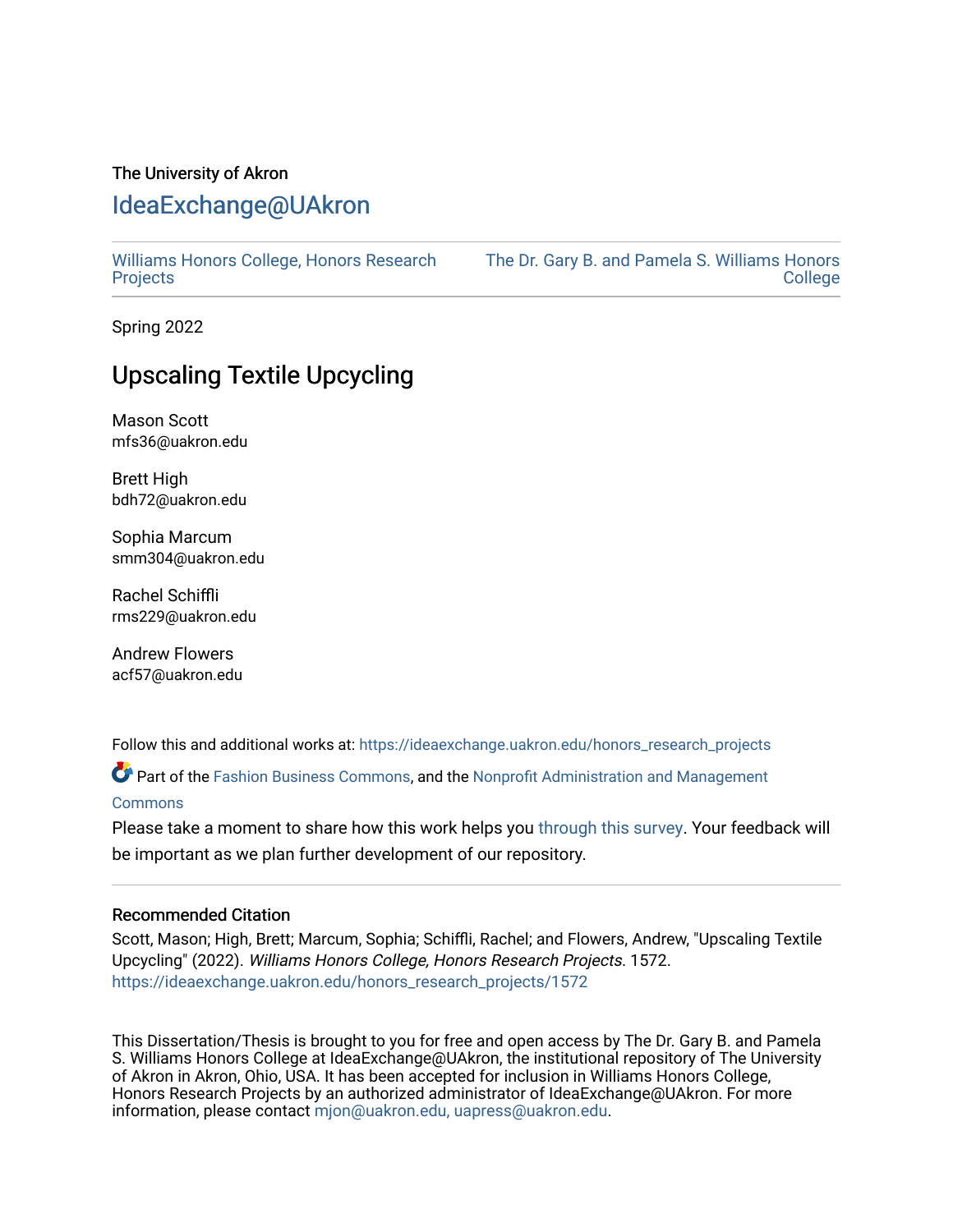# **Upscaling Textile Upcycling**

Andy Flowers, Brett High, Rachel Schiffli, Mason Scott, and Sophie Marcum

The University of Akron

Honors Project in Business Administration

Dr. Susan Hanlon

May 2, 2022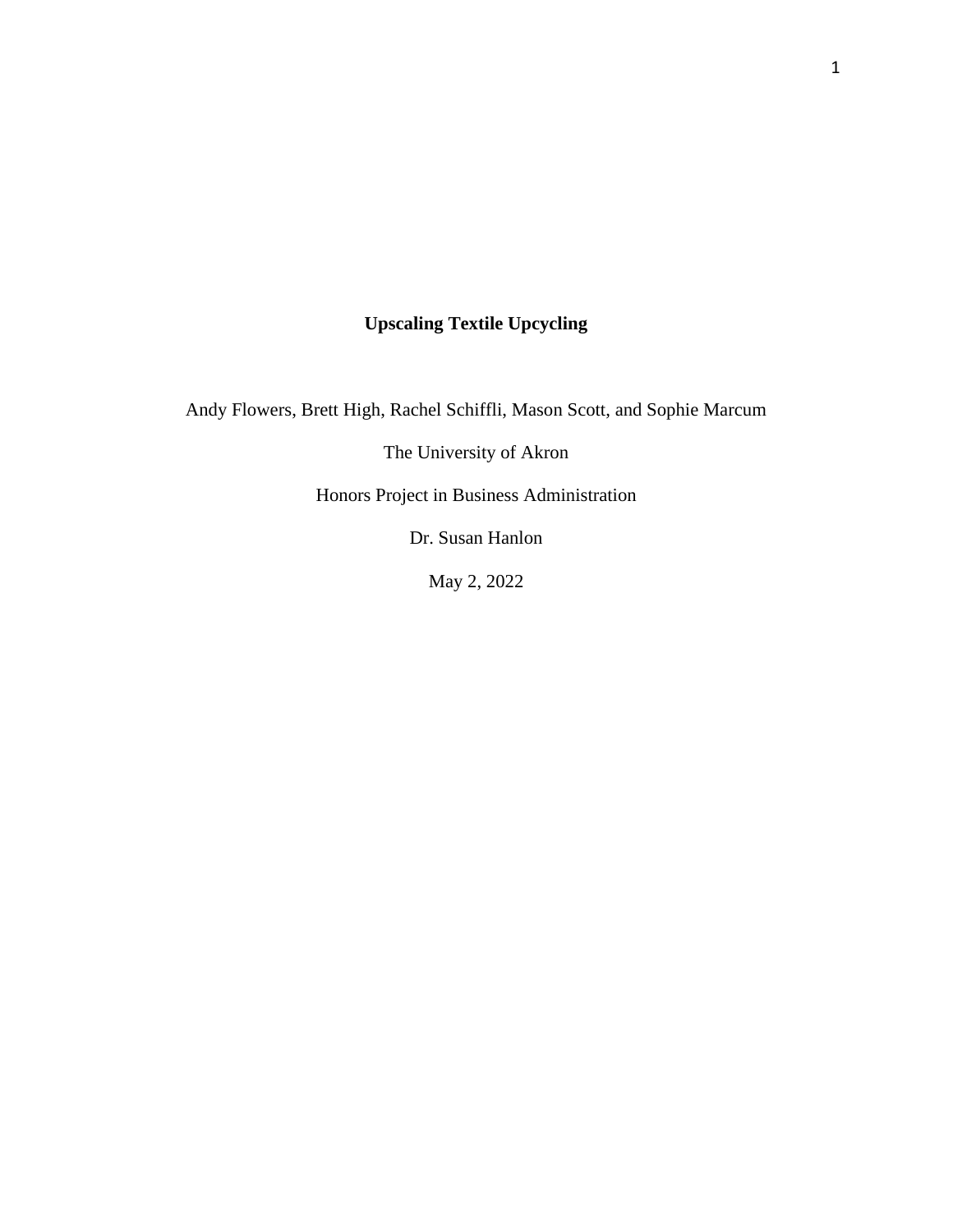# **Introduction**

Our research project was designed to answer one question: is it feasible for the Goodwill Industries of Akron to use upcycled clothing as a sustainable revenue driver to fund their mission? Upcycled products are simply defined as products whose value has been increased by combination or alteration. This contrasts with product reuse or recycling which Goodwill already utilizes as ways to generate revenue. Goodwill's primary source of revenue currently is the resale of donated goods at their brick-and-mortar stores, and we thought that upcycled goods were consistent with their established business model. We hypothesized that the same consumers that presently shop at Goodwill store would be willing to purchase these products and that Goodwill could capitalize on this trend.

We utilized a five-step research plan to investigate this concept. We conducted some initial financial research on the current market for upcycled products and we examined consumer trends and market potential. This research was primarily based on secondary sources that observe and describe large-scale market trends. We also conducted three primary research studies to help us gather demographic specific data that will give us insights to our research question. We conducted a focus group where we discussed upcycling as a general concept, distributed a survey where we sought to grasp consumers' perceived value of upcycled goods and interviewed nine individuals to get their opinions on samples of upcycled clothing samples. Finally, we sent a questionnaire to some artists who are currently upcycling clothes and selling their creations through online avenues. We wanted to see what their current processes were and how Goodwill could replicate them on a larger scale.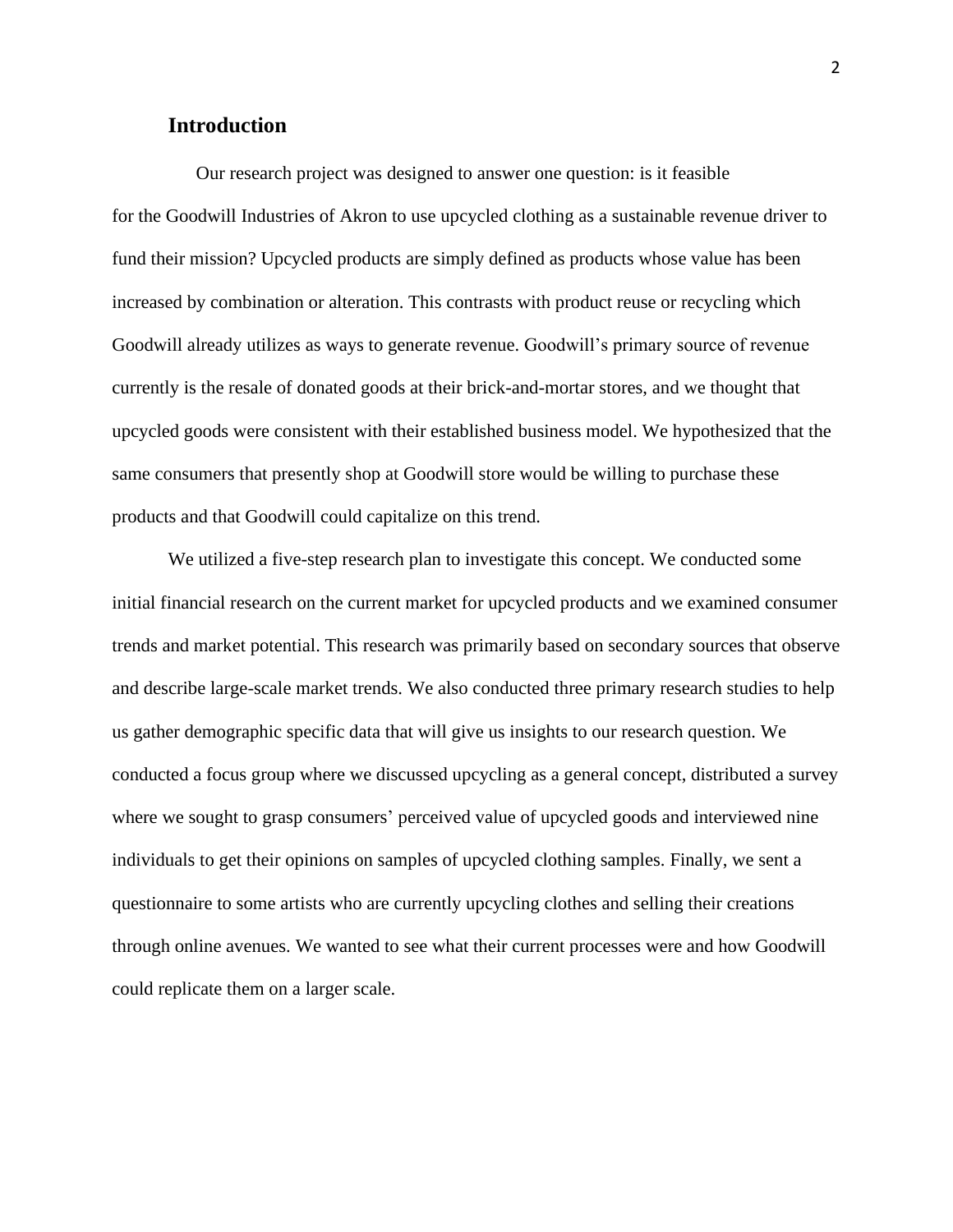## **1. Introductory Financial Analysis**

To assess the validity of forming a profitable upcycled clothing and accessory product line for a business, it is important to understand the key revenue and profit drivers, consumer trends, and the competitive landscape of the thrift store and upcycled clothing industry. This market is also referred to as the secondhand clothing market. This will better inform the net present value analysis of an upcycled product line and paint a better picture of the outlook of the industry.

### *Key Revenue and Profit Drivers*

Traditionally, the key macroeconomic factors that impact demand for secondhand consumer goods in the U.S. include per capita disposable income, the national unemployment rate, and consumer confidence (Butler, 2020). Per capita disposable income is closely tied to the balance of wage growth and inflation. In a scenario where the US economy is entering an environment of persistent high inflation and rising interest rates, consumers' overall disposable income is reduced/stagnant if wage growth does not exceed inflation (Floyd, 2022). The impact of reduced disposable income leads consumers to cut discretionary spending. This is typically a net benefit for traditional thrift store merchandise selling at cheaper price points, as consumers substitute high-cost merchandise for lower cost merchandise.

However, this is a net negative for a curated line of upcycled goods. As of March 2022, analysts project per capita disposable income to decline in 2022, and then rebound and stay in stable growth the following years as pictured in the figure below ("Per capita disposable income", 2022). This implies that consumers will cut discretionary spending in 2022 and potentially early 2023, with discretionary spending then rebounding back to stable pre-pandemic level growth the following years.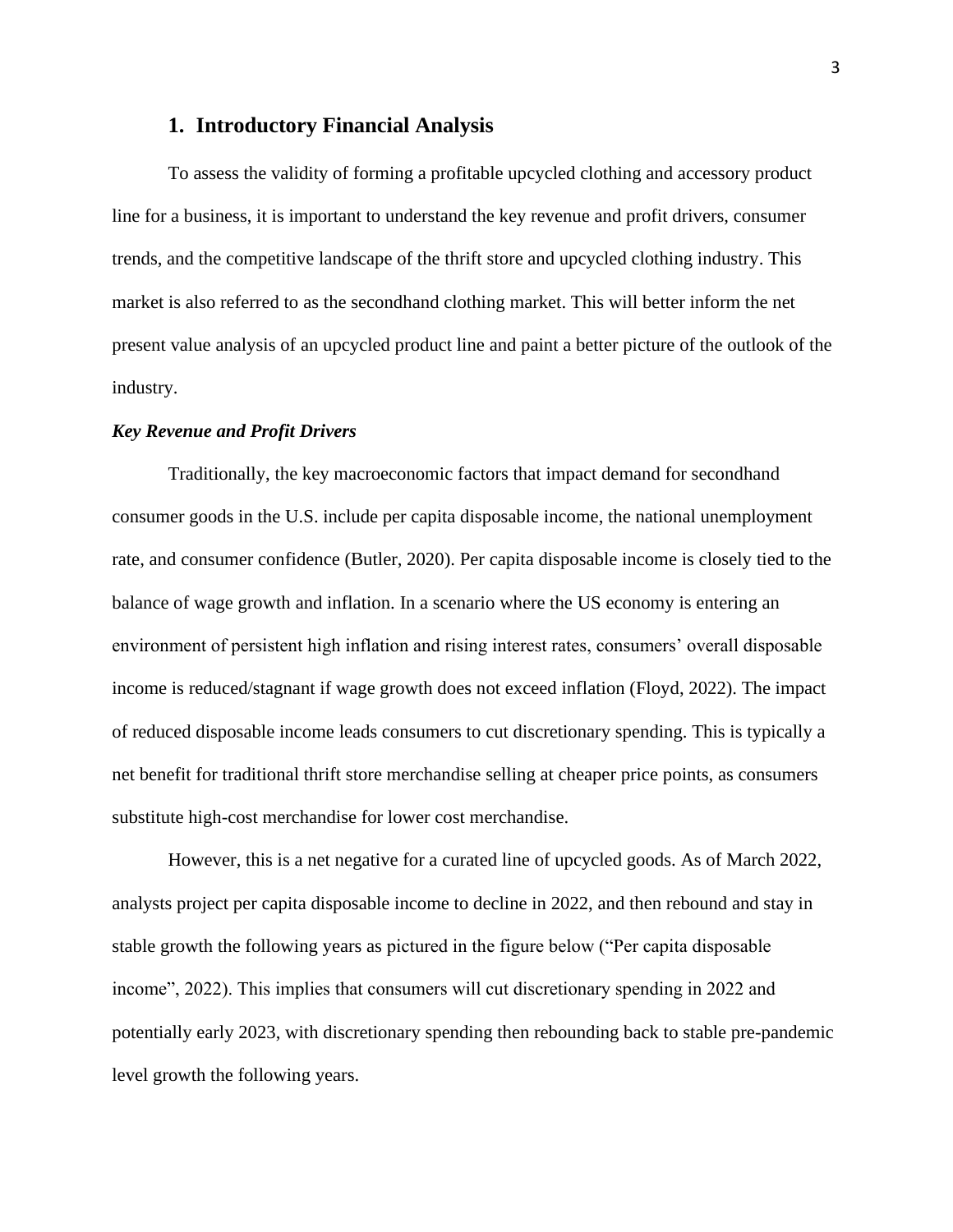The national unemployment rate impacts consumer spending and demand for secondhand goods in a similar fashion to per capita disposable income. During periods of high unemployment, consumers typically cut discretionary spending, and increase discretionary spending during periods of low unemployment. According to a collection of forecasts from the Federal Reserve Bank of Philadelphia, the unemployment rate is expected to remain at full employment, specifically ranging from 3%-4% from 2022 to 2025 (2022). This implies consumers will have more money in their pockets to spend on discretionary goods such as upcycled clothing.

Consumer confidence is also key in gauging consumer sentiment about the economy. The Consumer Confidence Index (CCI) serves as a reliable measure and leading indicator of consumer spending (Ganti, 2022). Analysts project the CCI to rebound strongly from the pandemic low in 2022 but not to the point of pre-pandemic levels. Forecasts of disposable income, the unemployment rate, and consumer confidence all point to consumers having more money in their pockets to spend on discretionary goods, a positive indicator for the success of a product line of upcycled goods ("Consumer confidence index," 2021).

#### *Consumer Trends and Market Potential*

While traditionally thrift stores have relied on customers shopping out of necessity due to lack of disposable income and need for cheaper substitutes, thrift stores are now seeing strong demand from consumers seeking sustainable or unique items, especially younger generations. According to the National Association of Resale and Thrift Shops (NARTS), the growing popularity of thrift shopping is attributed to a rising awareness of the need to reduce waste by recycling clothes and other goods. In the words of James Reinhart, CEO and Co-Founder of ThredUp, "We are in the early stages of a radical transformation in retail. Consumers are prioritizing sustainability,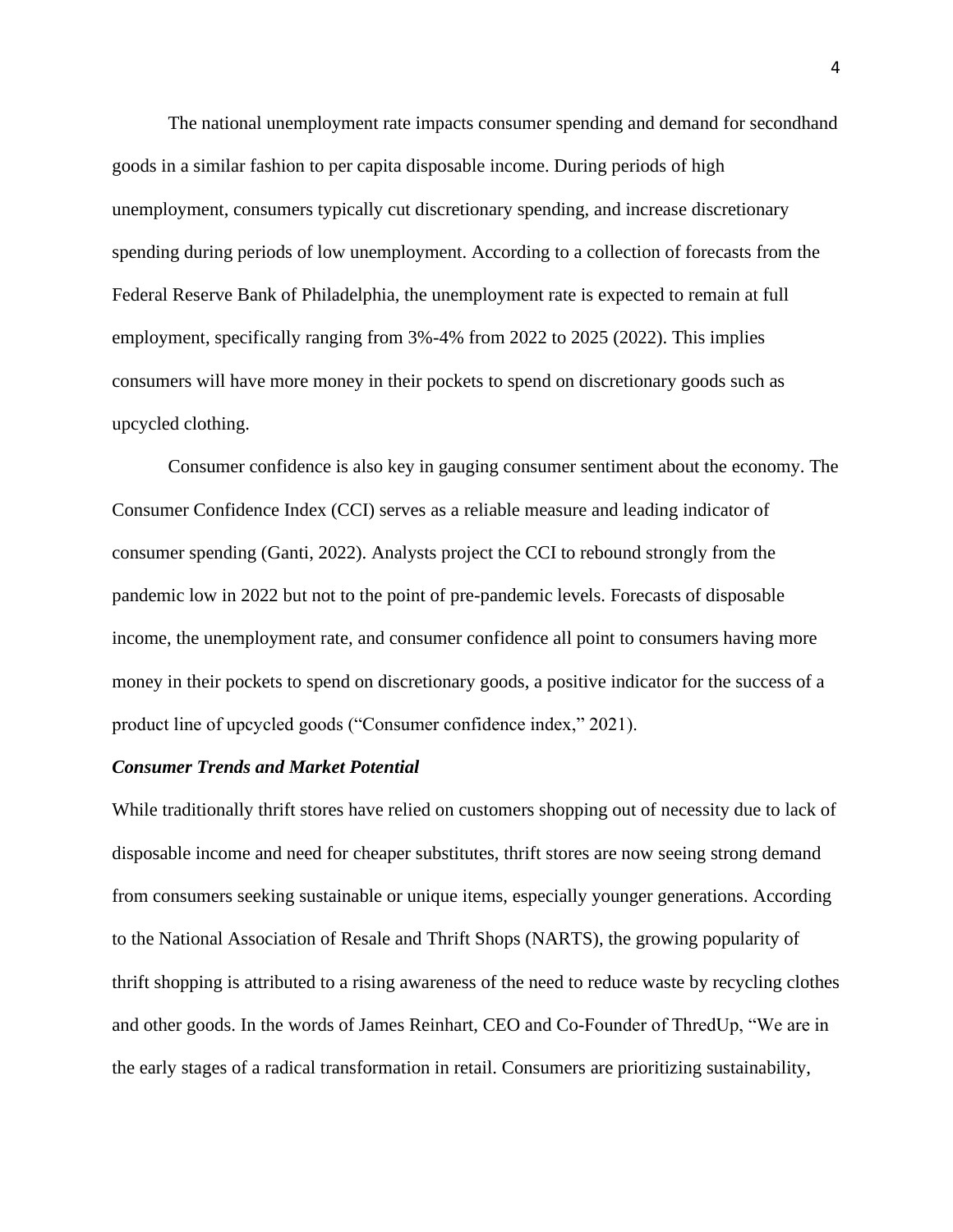retailers are starting to embrace resale, and policy makers are getting on board with the circular economy" (2021 Resale Report). This transformation serves as a phenomenal catalyst for the success and profitability of an upcycled goods product line. In fact, the secondhand market is projected to double in the next 5 years.

A driving factor of this forecasted growth is the rapid adoption of sustainable fashion, particularly from Gen Z and Millennials. Gen X also represented a significant increase in secondhand shoppers from 2019 to 2020 (2021 Resale Report). This is fueled by the increasing presence and promotion of upcycling and sustainability through different media channels like blogs, social media (primarily TikTok and Instagram), as well as TV shows influencing consumer tastes (Butler, 2020).

On a national level, the consumer trend is overwhelmingly positive. However, our online anonymous survey gauging consumer sentiment of upcycling and sustainable fashion paints a mixed picture. We had a total of 365 participants of which 86% are Gen Z, and all participants reside in Ohio. Prompted with an explanation of the concept of upcycling and sustainable fashion, respondents were asked about their initial reaction.

Our results indicate an overwhelmingly positive response. However, a positive reaction is not reflective of further action and commitment to purchase. Near the end of the survey, respondents were once again asked about their perspective specifically regarding upcycled clothing products, this time with more descriptive answer selections. 38% of respondents selected an answer indicating a desire to purchase upcycled clothing

products. This is not necessarily in-line with the initial overwhelmingly positive reaction

indicated in the survey.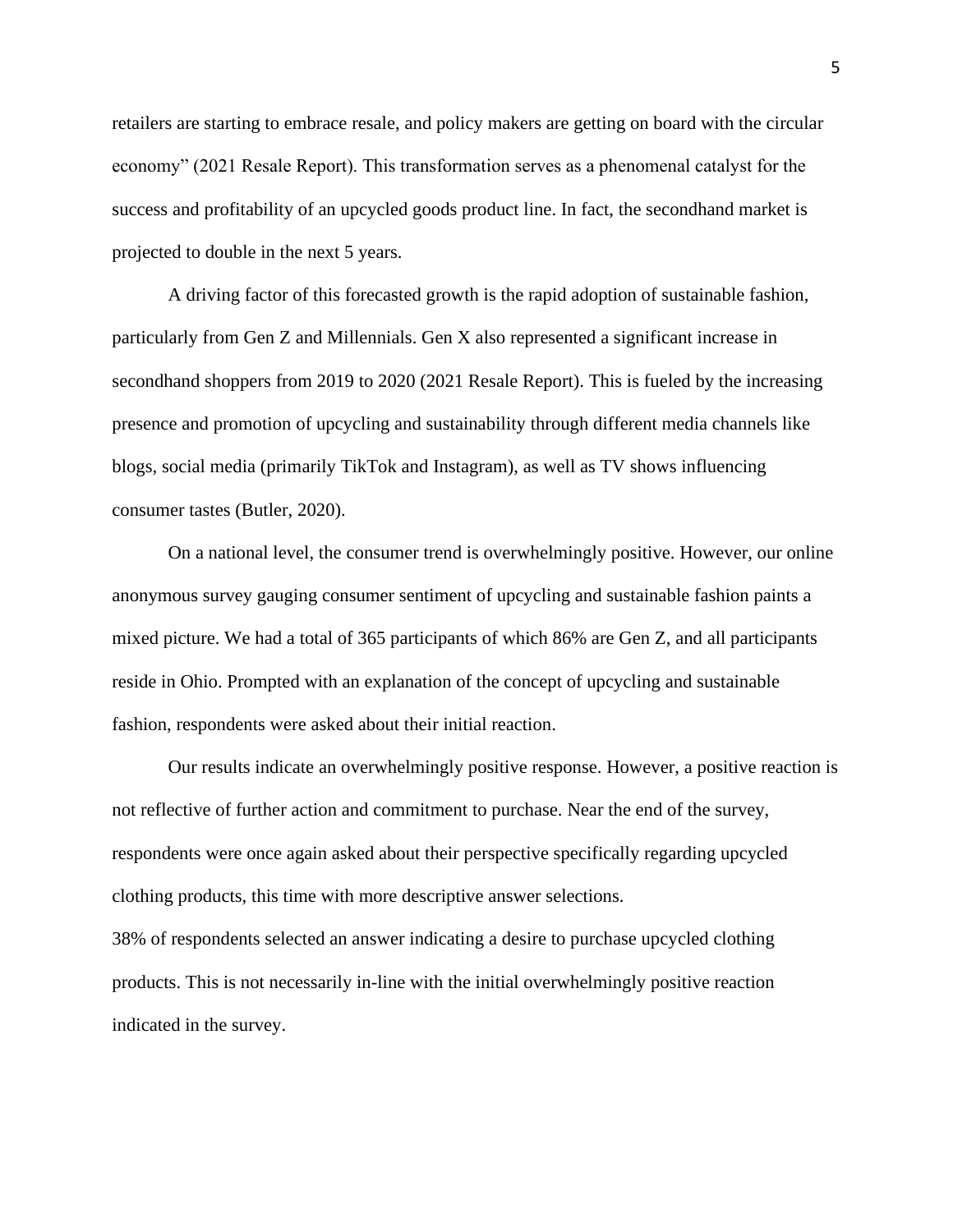Because of the concentration of our respondents residing in Ohio, this could indicate that the market demand for secondhand and upcycled clothing is not as prevalent in Ohio compared to a national scale. Despite this, most data shows that consumers are increasingly becoming more environmentally conscious, and this is a trend that serves to benefit upcycling and secondhand clothing product lines in future years.

### *Competitive Landscape*

With companies looking to capitalize on the rapidly growing consumer demand for resale and upcycled products, the degree of competition within the industry is increasing. This is especially evident in online/ecommerce channels. Companies such as ThredUp, Poshmark, and The RealReal are some of the largest players in online clothing resale and are skilled at appealing to the interests of younger consumers. This is where more mature thrifting businesses seem to lag. However, mature non-profit industry players such as Goodwill Industries have a key advantage based on the fact they do not have to incur as many purchase expenses, due to the nature of their inflows of goods being sourced from free donations. This creates the potential for better expense management and better profit margins compared to industry peers.

While for-profit industry peers may not be able to manage expenses as efficiently, there is a fair argument that they have significantly more pricing power compared to players such as Goodwill Industries due to brand appeal/strength (Butler, 2020). For example, Patagonia's upcycled product line "ReCrafted" has vests typically priced around \$200, and t-shirts around \$45. Because of the nature of Goodwill's reputation as a low-cost thrift store, it is highly unlikely that Goodwill would be able to sell products at comparable price points. To withstand intense competition, the most crucial factors for the success of an upcycling business are:

• Consumer awareness and understanding of the importance of sustainable fashion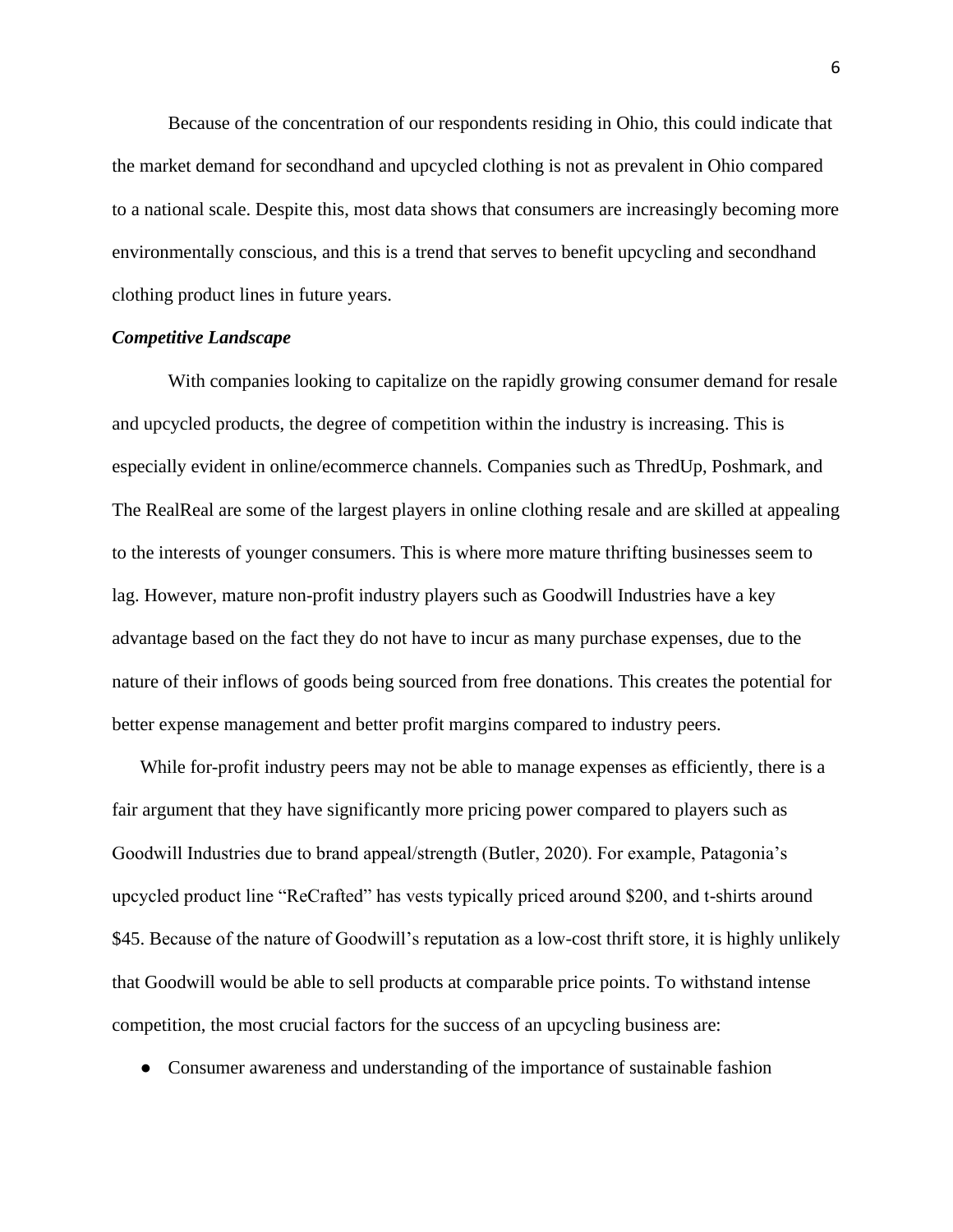- Aggressive marketing towards targets young demographics
- Strong quality assurance measures and efficient collection/sorting processes
- Strong e-commerce channel to supplement brick and mortar stores

If a business can achieve all these points, it will be one of the winners that takes significant market share in the rapidly growing secondhand clothing industry. (Singh, Sung, Cooper, West, Mont, 2019).

## **2. Survey Results**

## *Survey Methodology*

The survey is comprised of thirteen questions directly pertaining to the proposed concept of up-cycled clothing and five demographic questions that we felt it necessary to ask in hopes of painting a clear picture of who our target market is. After publishing the survey, team members distributed the survey though multiple avenues. Email blasts were sent to fellow University Students and Professors, the survey link was posted on LinkedIn and other social media platforms, along with direct messaging the survey to all peoples possible. These efforts resulted in the gathering of over 400 completed surveys, thus giving the team a large enough sample to begin drawing conclusions on the potential success of the proposed business line.

## *Section 1: Consumer Market Knowledge*

The first three questions were designed to gauge consumer interest and prior knowledge in the concept of up-cycling. The first question asked was "what is your initial reaction to this concept?" Of the multiple-choice options given, 87% of respondents stated they felt positively towards the proposed concept, with only 13% of respondents feeling indifferent or negative. The next question asked was about the consumers' familiarity with up-cycling and 87% of respondents stated they have some level of familiarity with up-cycling. In the next question we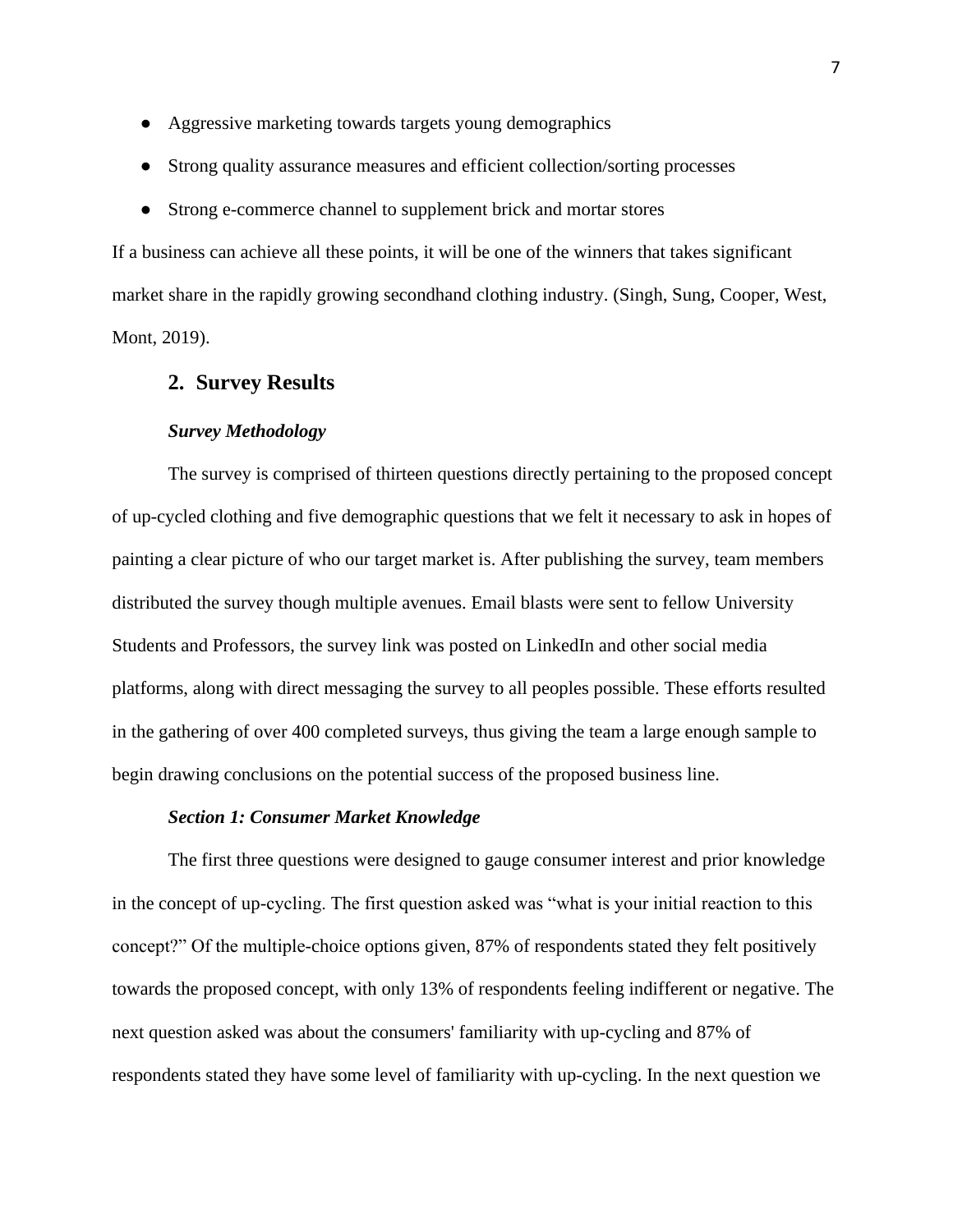wanted to understand how consumers value this concept, not monetarily, but practically speaking. 94.5% of total survey respondents answered that up-cycling has some level of practical value. 55.10% of respondents stated that the concept held moderate value, whereas 29.74% assigned prominent levels of practical value to the concept. These responses lead us to the conclusion that most consumers knew what upcycling was, had positive initial reactions to the



**WHAT IS YOUR PERCIEVED VALUE OF THIS CONCEPT?** 

concept and saw at least some practical value in the concept.

The next section of the survey our sample items were strategically used in the survey to gather the following information. When inquiring about the price consumers would be willing to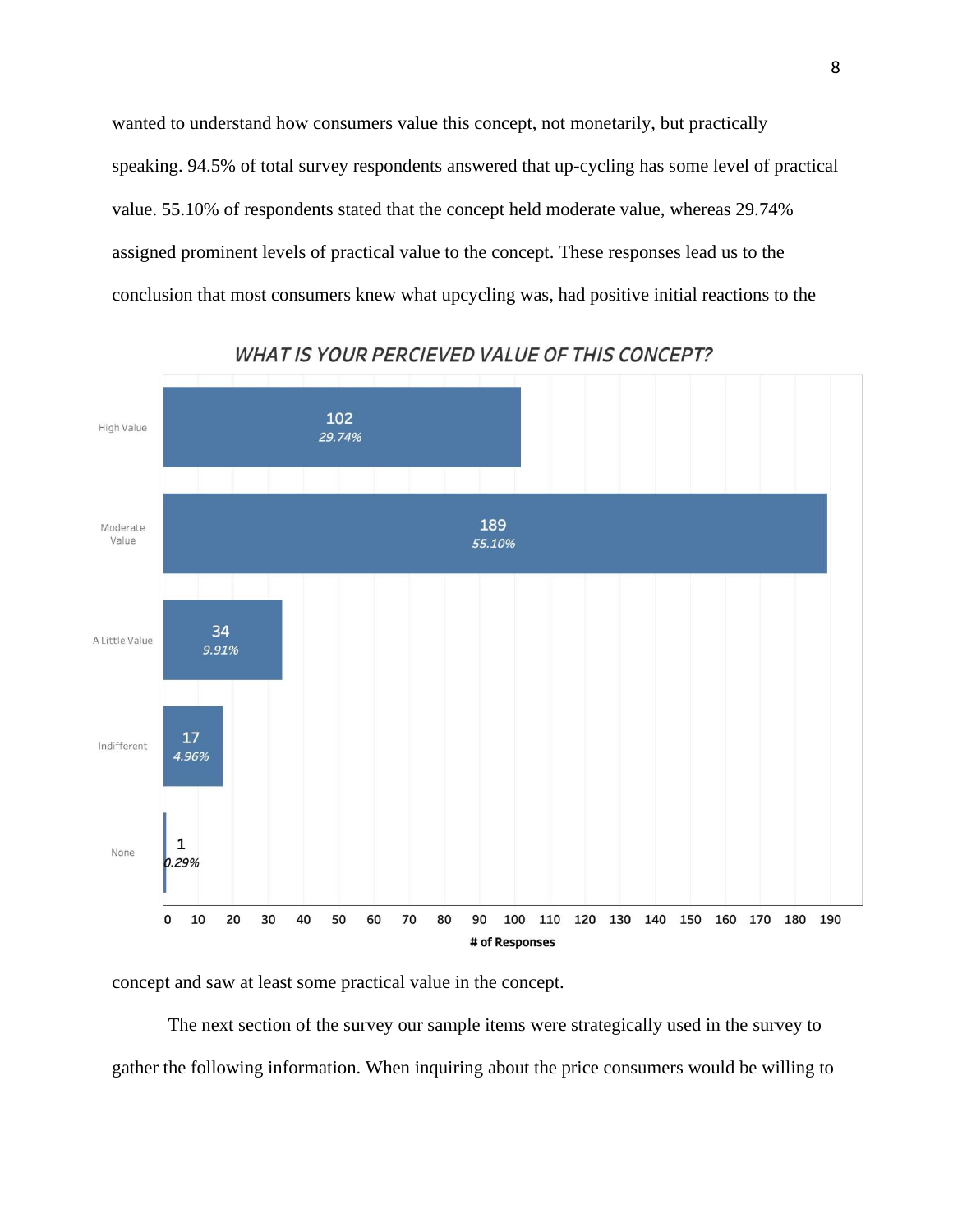pay for a given product, the team included a picture of the product, and a multiple-choice format was used. The questions were the same for every product, first question went as stated, "how much do you think an up-cycled good, such as this one, sells for?" The question was worded intentionally to make respondents think and allow space for thought. The second question per each item asked, "would you buy this for yourself or someone you know?" This question had two multiple-choice answers, yes or no. The lack of neutral choice forced respondents to pick a well-defined response that would be useful.

#### *Section 2: Upcycled Product Impression*

The first product, a skirt with pockets sewn onto the front, received the following feedback. When asked what consumers thought the skirt sold for, 41.88% of respondents answered "\$25 - \$49" and 35.9% answered that it sold for between \$10 and \$24. When asked whether they would buy the skirt for themselves or someone they know around 66% of respondents said "No". The low monetary value assigned to the skirt, partnered with the lack of interest in purchasing could lead to the conclusion that the skirt may not be a viable product on the market.

|     | $$1 - $9$               | $$10 - $24$  | $$25 - $49$  | $$50 - $74$ | $$75 - $99$ | $$100 - Up$ |
|-----|-------------------------|--------------|--------------|-------------|-------------|-------------|
| No  | 19<br>5.41%             | 92<br>26.21% | 84<br>23.93% | 25<br>7.12% | 8<br>2.28%  | 0.57%       |
| Yes | $\overline{2}$<br>0.57% | 34<br>9.69%  | 63<br>17.95% | 17<br>4.84% | 5<br>1.42%  |             |

*Pocket Skirt Survey Results*

The second product, a blue T-shirt, received the following feedback. When asked what consumers thought the shirt sold for, 58.4% of respondents answered "\$10 - \$24" and 16.81% answered that it sold for between \$1 and \$9. When asked whether they would buy the shirt for themselves or someone they know around 65% of respondents said "No". The low monetary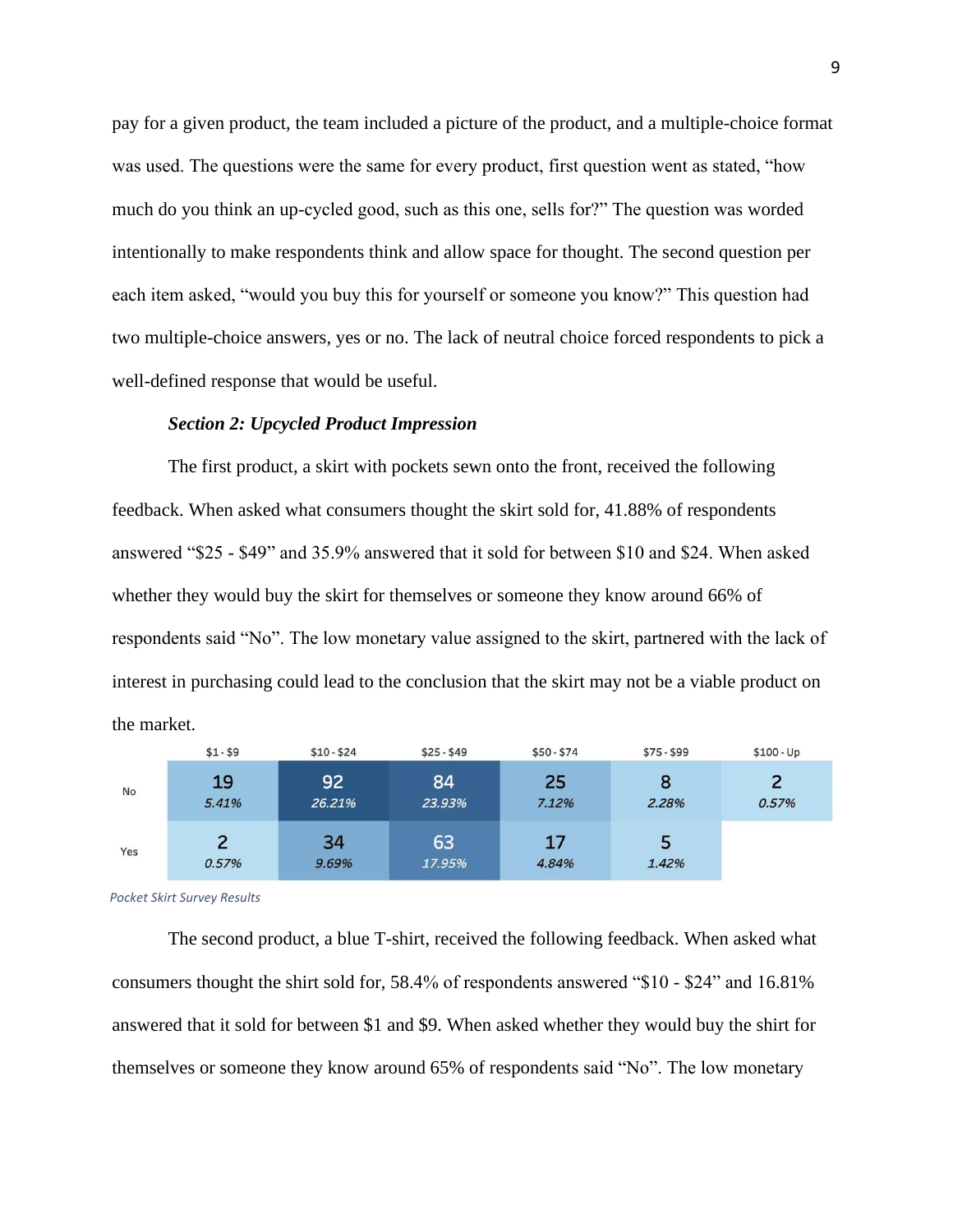|     | $$1 - $9$    | $$10 - $24$   | $$25 - $49$  | $$50 - $74$ | $$100 - Up$ |
|-----|--------------|---------------|--------------|-------------|-------------|
| No  | 45<br>12.82% | 129<br>36.75% | 42<br>11.97% | 1.99%       | 0.57%       |
| Yes | 14<br>3.99%  | 76<br>21.65%  | 30<br>8.55%  | b<br>1.71%  |             |

value assigned to the shirt, partnered with the lack of interest in purchasing could lead to the conclusion that the shirt may not be a viable product on the market unless priced under \$10.

*Blue T-shirt Survey Results*

The third product, a quarter-zip jacket with patches sewn onto the sleeves, received the following feedback. When asked what consumers thought the quarter-zip sold for, 47.58% of respondents answered "\$25 - \$49" and 17.38% answered that it sold for between \$50 and \$74. When asked whether they would buy the quarter-zip for themselves or someone they know 72.45% of respondents said "Yes." The higher monetary value assigned to the quarter-zip, partnered with the prominent level of interest in purchasing could lead to the conclusion that the quarter-zip may be a worthy addition to the Goodwill Industries of Akron product line, certainly more so than the skirt or the t-shirt.

|     | $$1 - $9$  | $$10 - $24$  | $$25 - $49$   | $$50 - $74$  | $$75 - $99$ | $$100 - Up$ |
|-----|------------|--------------|---------------|--------------|-------------|-------------|
| No  | 6<br>1.71% | 39<br>11.11% | 33<br>9.40%   | 11<br>3.13%  | 1.14%       | 0.28%       |
| Yes | 3<br>0.85% | 56<br>15.95% | 134<br>38.18% | 50<br>14.25% | 12<br>3.42% | 0.57%       |

#### *Quarter Zip Survey Results*

The fourth and final product, a pencil pouch made of reclaimed denim, received the following feedback. When asked what consumers thought the denim pencil pouch sold for, 49.29% of respondents answered "\$10 - \$24" and 25.92% answered that it sold for between \$1 and \$9. When asked whether they would buy the pencil pouch for themselves or someone they know 26.77% of respondents said "No." However, 73.23% of respondents stated they would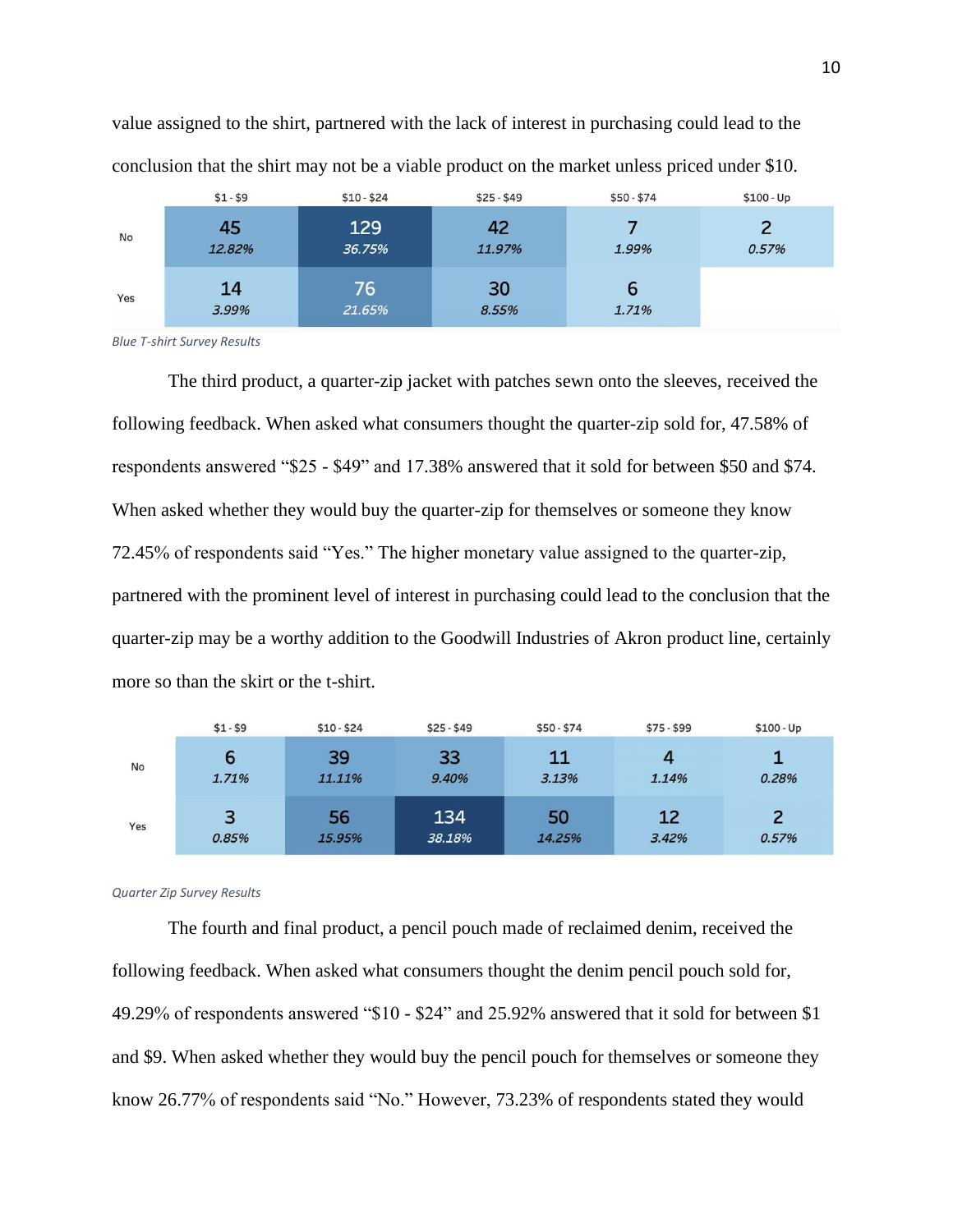purchase the pouch. This response indicated to the team that the pouch could be a viable product for Goodwill Industries of Akron if they are willing to reclaim denim to assemble the pieces. It is worth nothing that the process of reclaiming denim from jeans is time-consuming and can be expensive when factoring in labor costs.

|     | $$1 - $9$    | $$10 - $24$   | $$25 - $49$  | $$50 - $74$ | $$75 - $99$ | $$100 - Up$ |
|-----|--------------|---------------|--------------|-------------|-------------|-------------|
| No  | 29<br>8.26%  | 47<br>13.39%  | 13<br>3.70%  | 4<br>1.14%  | 0.28%       |             |
| Yes | 62<br>17.66% | 126<br>35.90% | 51<br>14.53% | 15<br>4.27% | 0.57%       | 0.28%       |

*Denim Pouch Survey Results*

### *Section 3: Environmental Sustainability*

Following this series of questions, the team sought to gain a better understanding of how respondents view environmental sustainability. When polled on the importance of environmental sustainability the results were positive, however not to an extreme extent. Only 9% of survey participants stated that sustainability was extremely important to them. The largest percentage of respondents stated that sustainability was "moderately important" to them. This concept is a major driver behind the desirability of up-cycling goods, so a low emphasis on environmental sustainability could be connected to a lower desire for up-cycled products.

The fast fashion, consumer industry promotes single use, unsustainable trends. A vast majority of the survey participants stated they currently reside in a zip code within the state of Ohio. Could it be possible that in Ohio, fast fashion has won the hearts and minds of the population? Figure 6 better visualizes the spread of responses collected when survey respondents were asked about the level importance that environmental sustainability holds in their everyday lives.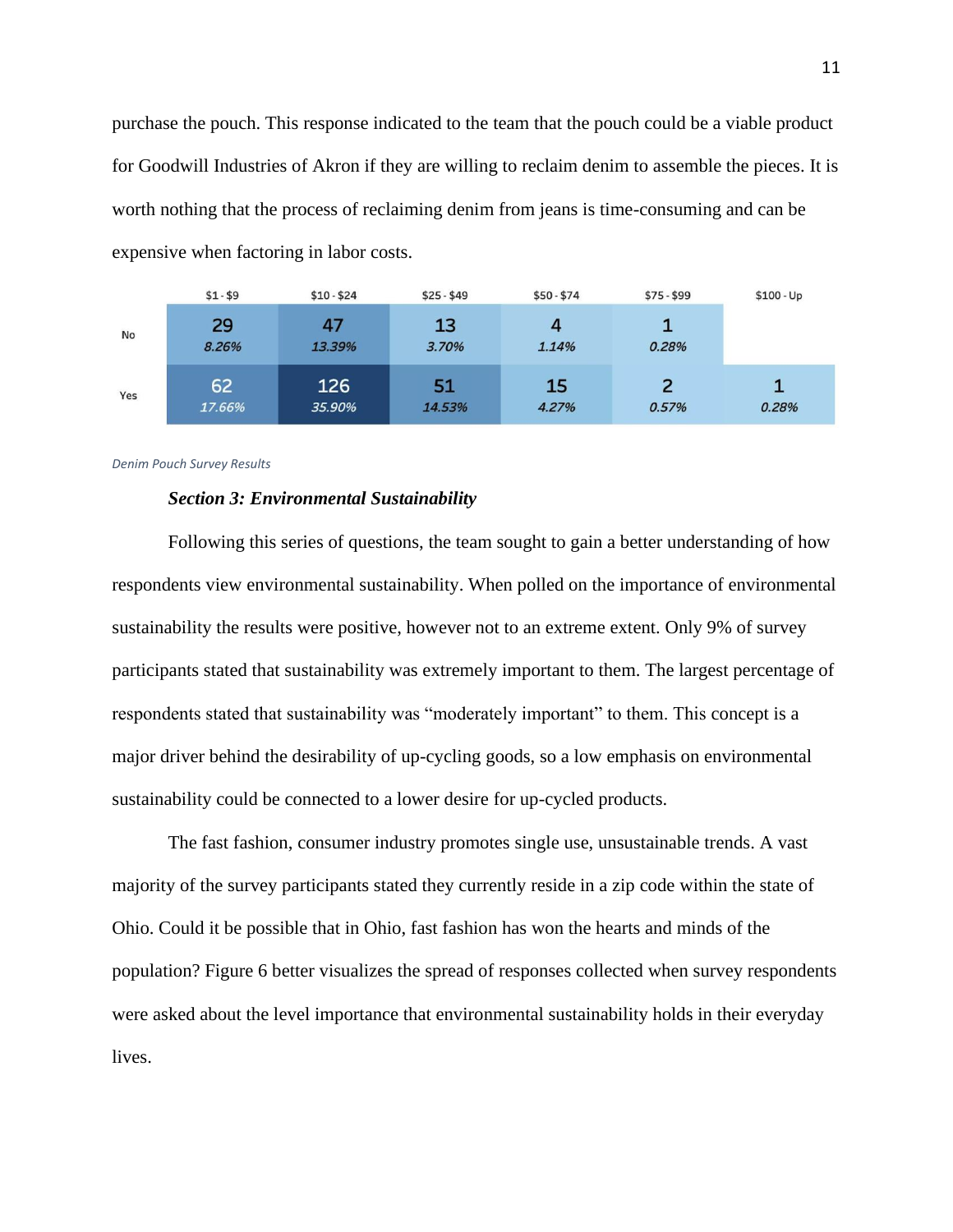## *Section 4: Demographic Questions*

As with any effective survey we also included several demographic questions to help us find out what the common factors between our participants are. We included questions inquiring about the participants' age, gender, ethnicity, education level and the zip code of their current residence. With this data we were able to see where most of our data came from. Since our main source of survey distribution was an email blast through the University of Akron, it was not surprising that 85.67% of our participants were between the ages of 18 and 25 and 66% of our participants declared that they had some college education. This is worth noting as it does not represent a thorough sample of potential consumers. On the contrary 40% of our participants were male and 60% identified themselves as female. This is a commonly accepted ratio for gender identity representation.

Another detail worth noting about our sample is the lack of ethnic diversity. 90% of our survey participants identified themselves as White/Caucasian. This does not align with the current ethnic breakdown of the city of Akron where 40% of residents identify as non-white and 30% of all Akron residents identify as Black. (U.S. Census Bureau, 2022) We do not believe that this lack of demographic diversity completely invalidates the data, but it is important to acknowledge this potential limitation of the data set to describe a well-rounded group of potential consumers.

## **3. Online Focus Group**

#### *Focus Group Methodology*

Our team conducted a focus group where we were looking to gain insights into the public's perception and knowledge of upcycling as a concept. We gathered our subjects from our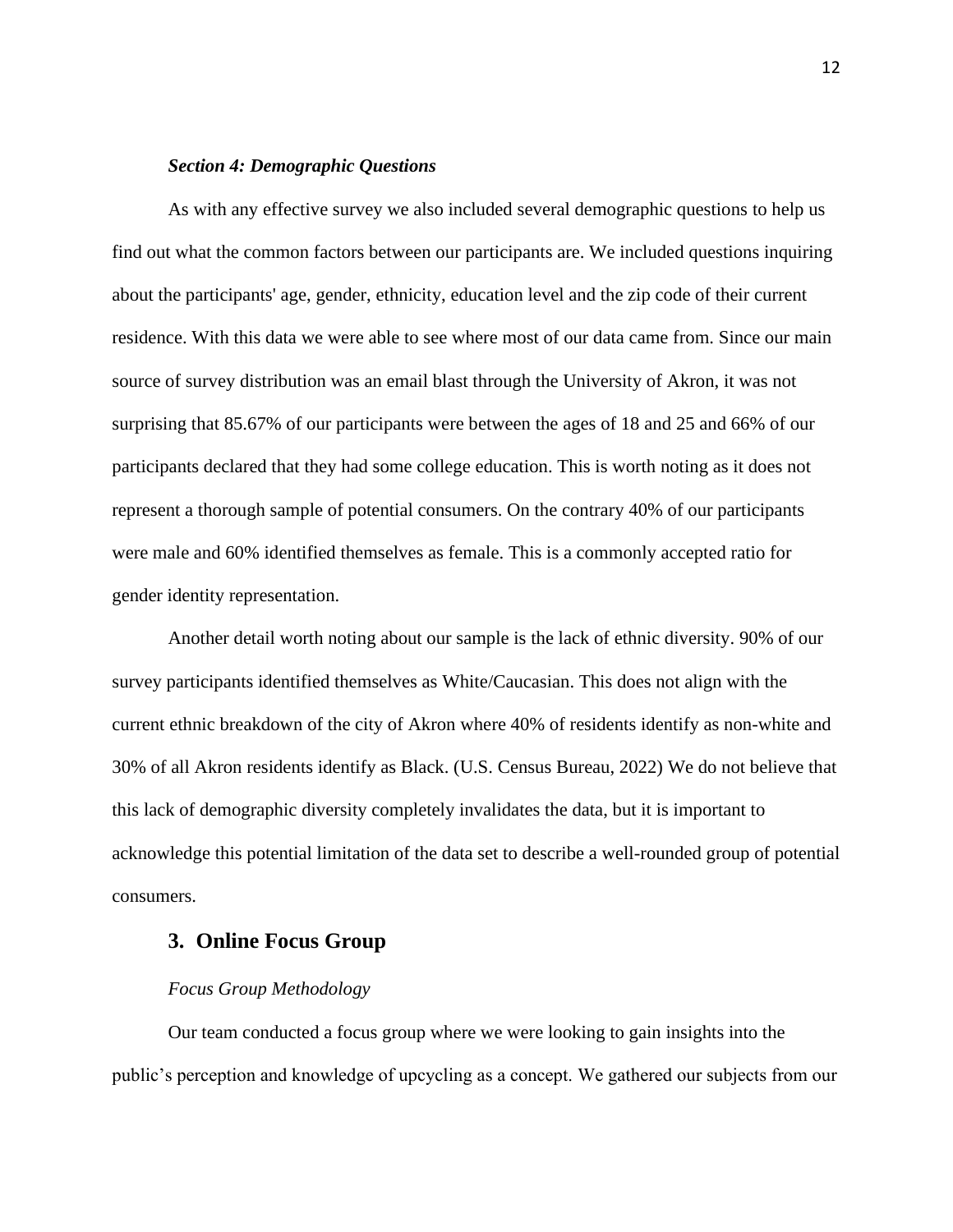peers from the University of Akron and we conducted the focus group in an online setting to ease in the recording of the group. There were five people who participated in our group, and we selected each of them based on their different fashion backgrounds. One unique goal for the group was to stimulate discussion regarding our group participants' individual styles so that we could contrast their ideas with the products we had researched. We wanted to get qualitative descriptions of our participants' impressions on the samples we showed them.

The focus group was conducted while our survey was still open to responses as we aimed to have the survey open for an extended period to maximize survey interaction. We divided the focus group into two sections; the first is where we introduced the concept of upcycling, and the second part was where we showed specific examples of upcycled products.

## *Section 1: Upcycling and Goodwill Impression*

When we introduced upcycling there were very few in the group who were aware of what it entailed. The first question we asked was what was your initial reaction to upcycling? The near unanimous reaction from the group was that there did not appear to be any "drawbacks" to the concept. Some of the perceived benefits that our group members shared were increased access to affordable and trendy clothing, creating an environmentally friendly shopping alternative and helping to fight over-consumption of clothing.

The second question that we asked was how interested are you in shopping at the Goodwill stores in Akron? Three of our five participants said that they are not interested in shopping at Goodwill because they are "nervous about wearing other people's clothes." One of the participants claimed that they were a germaphobe and they had cleanliness concerns about purchasing secondhand clothing in general. Several of the other group members agreed with the germophobic participant when it came to his cleanliness concerns. However, two of the subjects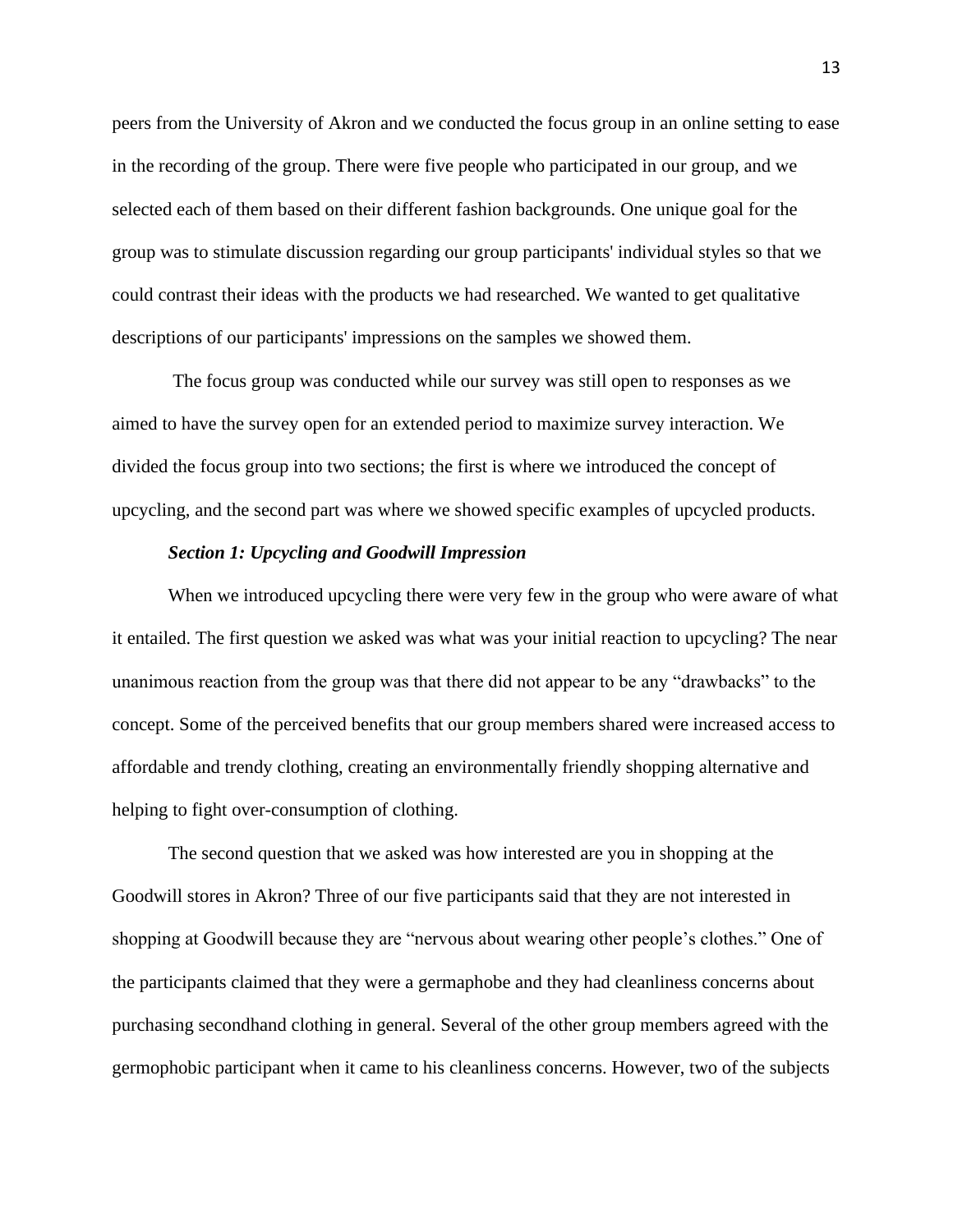said that they do shop at Goodwill often. One of the interested subjects resells thrifted vintage clothing online and the other said that they can find "unique" pieces in secondhand clothing stores.

#### *Section 2: Upcycled Goods Examples*

We showed the group pictures of five example upcycled products, many of the same pictures that we included in our survey. We tried to show a variety of items at different price points and distinctive styles. As we moved through the examples, the reviews were mixed, with very few products getting resounding positive responses. The most popular item that we showed were a pair of bell-bottom corduroy pants with floral accents at the bottom of the pant legs. Some of the descriptions for this piece were "stylish" and "expensive-looking." Four of our participants said that they would purchase the product and were willing to pay within the range of \$70 - \$80. One interesting comment given by a participant was how much the material choice on the accent would deter them from purchasing the piece. They did not like the floral pattern but did like the style of the pants and would consider purchasing a pair if the accent were "milder."

Another interesting discussion that the focus group had was about the denim pencil pouch. This was popular among the group as all six of the participants said that they would purchase it for themselves or for someone that they know. Two of them said that they would pay up to \$20 for it, which is \$5 more than the listed price on Etsy. Not only did the group members appreciate this style of product, but they also said that they would consider purchasing other nonclothing items made of reclaimed denim materials. One participant mentioned upcycled throw pillows as an interesting home décor option and it was clear that the group was excited about the idea of reclaimed denim.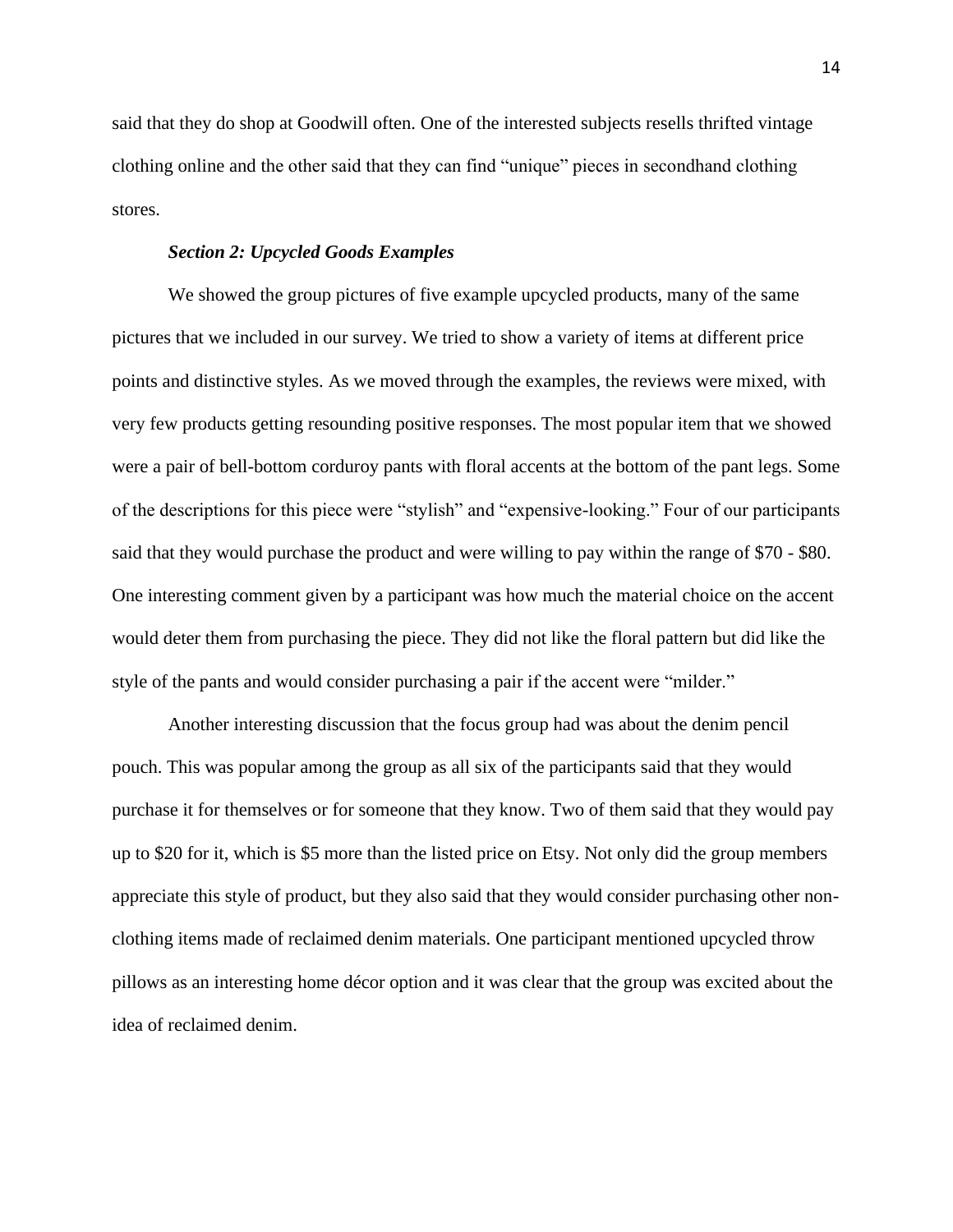One item that did not capture the attention of the group was a tee shirt with a denim pocket on the front and two other small denim accents on the side of the shirt. This piece generated strong negative reactions from the members of the group with even the word "ugly" being offered by a particularly impassioned participant. Two subjects cited the denim patchwork to be the reason for their distaste of the piece and two subjects thought the base shirt was too "comfy-looking" and insisted that they would not wear the shirt in public. Three of the subjects said that they would buy the shirt, but their positive reactions were not as fervent as the condemning reaction from the other members of the group.

#### *Conclusions*

Our focus group was a success in the fact that we were able to have a valuable discussion with one demographic about what they thought about upcycling. Overall, it felt like the group thought that upcycling was a unique concept that had a lot of potential, but many of the members were unimpressed with the samples that we showed them. The members had difficulty seeing themselves as the primary users of the upcycled products as a common phrase used in the group was "that would look cool on someone else." However, there were a few exceptions to this theme. The bell-bottom corduroy pants were resoundingly popular among the group. The reclaimed denim pencil-pouch was also popular.

# **4. In-Person Interview Results**

#### *Interview Methodology*

Another one of the primary research methods that our team wanted to utilize was individual interviews where we could hear our target demographics thoughts on the type of upcycled products that we are considering manufacturing. In contrast to the focus groups which were conducted online, we felt it was imperative to get tangible clothing samples in front of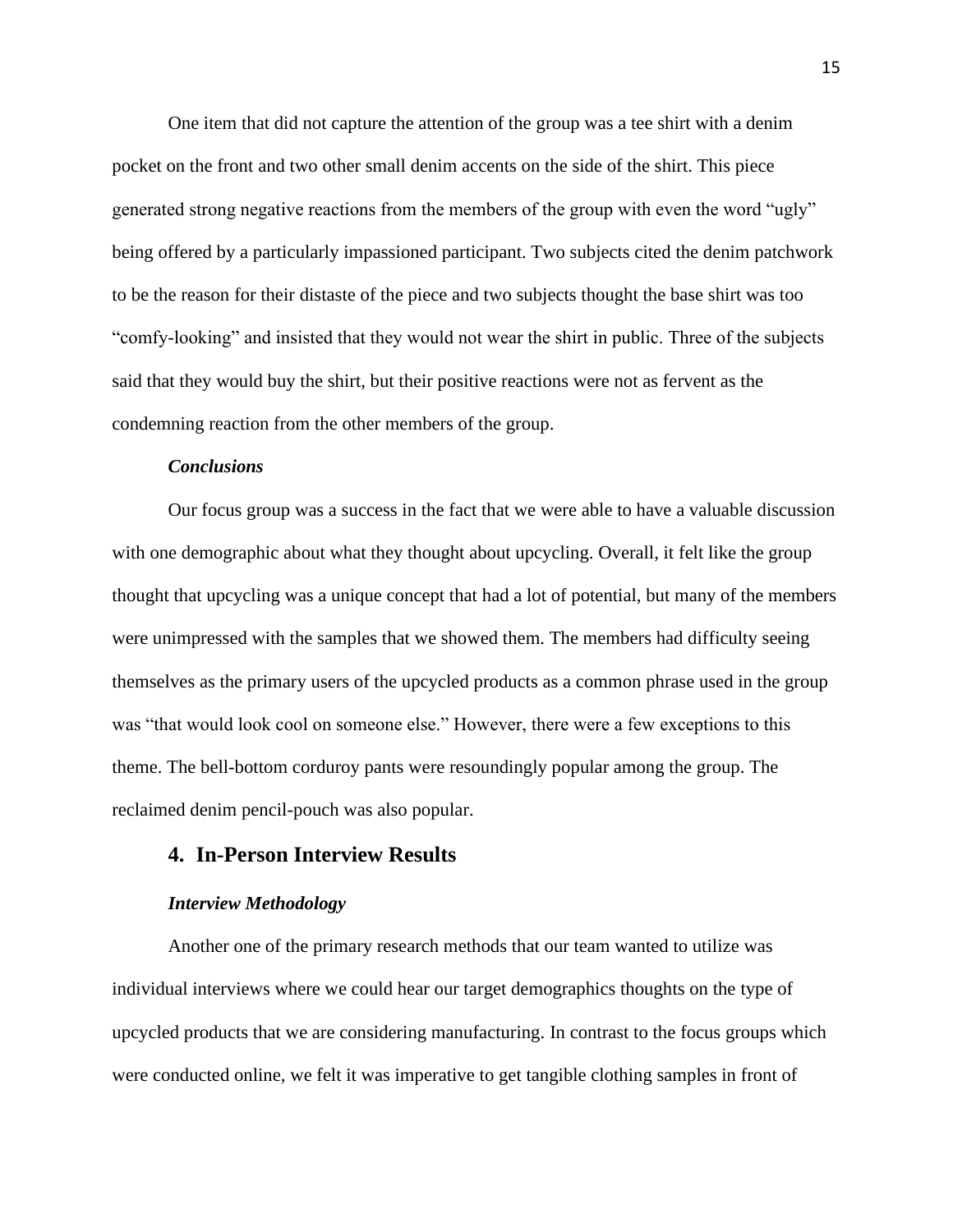potential consumers so that they could provide fully informed opinions. We interviewed nine individuals between the ages of nineteen and twenty-five that we sourced from a local young adult ministry at a nearby church in Fairlawn. The format of the interviews was designed to get objective opinions on the likelihood of the interviewee to wear the articles of clothing that we showed them. We did not explain that the samples were upcycled or any of the context behind the research we were conducting until after they had critiqued the pieces.

We selected these ten interviewees with a few criteria in mind. We made sure to have interviewees with different socio-economic statuses, diverse cultural backgrounds, and a wide range of ages within the demographic that we were focusing on. We interviewed nine individuals four of which were female and the remaining five were males. We were familiar with all the individuals that we interviewed and were intentional about selecting a sample of participants with a range of fashion awareness. There were people in the study who described their fashion as "athletic," "preppy" or "basic" and others who described their personal style as "unique" and "artistic." There were people who spend a lot of time considering the clothes that they wear and others who are more relaxed about their fashion standards.

We purchased five articles of upcycled clothing from the online store Etsy that were created by artists out of mostly thrifted material, which we utilized in our online survey and focus group previously. We feel the selected designs were interesting and represented an exhaustive selection of the type of products available on the market. We also feel that the pieces selected for Goodwill would be realistic to manufacture without specialized equipment or substantial amounts of capital investment. We asked our interviewees two questions about the samples that we showed them, on a scale from one to ten how likely are you to wear this piece and on a scale of one to ten how positive would your reaction be if you saw someone else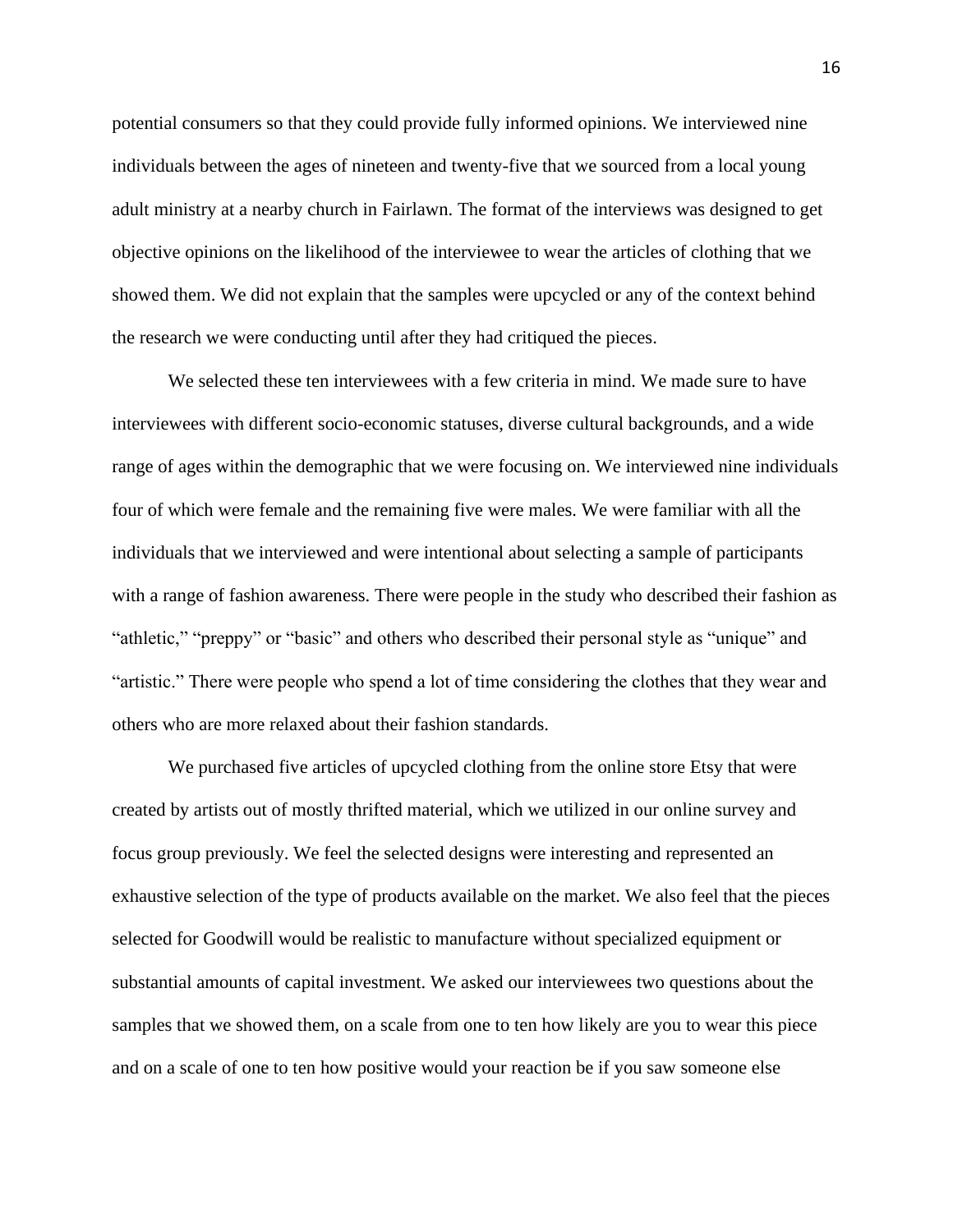wearing this piece in public? For the sake of this analysis, we will refer to these two questions as "self-use" and "others-use." With these two questions, we hoped to see how feasible an option upcycled clothes were to potential consumers in the young adult demographic. Below are the results from the interviews we conducted. We will also break down the feedback for each of the samples individually. All descriptions in quotes are verbatim descriptions provided by our

participants.

|                            |      | Subject 1      |                          | Subject 2      |                | Subject 3                |                | Subject 4 |      | Subject 5                |                | Subject 6      |        | Subject 7     |      | Subject 8      |                          | Subject 9      |     |
|----------------------------|------|----------------|--------------------------|----------------|----------------|--------------------------|----------------|-----------|------|--------------------------|----------------|----------------|--------|---------------|------|----------------|--------------------------|----------------|-----|
|                            | SELF | <b>OTHERS</b>  | SELF                     | OTHERS         | SELF           | <b>OTHERS</b>            | SELF           | OTHERS    | SELF | <b>OTHERS</b>            | SELF           | <b>OTHERS</b>  | SELF   | <b>OTHERS</b> | SELF | <b>OTHERS</b>  | SELF                     | <b>OTHERS</b>  |     |
| <b>Denim Pocket</b><br>Tee | 10   | 10             | $\overline{\phantom{a}}$ | 8              | $\overline{9}$ | $\overline{9}$           | $\overline{3}$ | 10        | -    | $\overline{\phantom{a}}$ | 8              | $\overline{9}$ | 10     | 10            | 8    | 10             | 6                        | 10             | 8.4 |
| <b>Gray Sweater</b>        | E.   | $\overline{ }$ | $\overline{3}$           | 4              | 3              | $\overline{\phantom{a}}$ | 3              | 8         | ×,   | $\overline{\phantom{a}}$ | $\overline{3}$ | 6              | $\sim$ | -             |      | $\overline{2}$ | 6                        | $\rightarrow$  | 4.8 |
| <b>Pocket Skirt</b>        | 10   | 10             |                          | 8              |                | 8                        | 8              | 8         | -    | 8                        | $\overline{3}$ | 6              |        | 6             |      | $\overline{4}$ | $\overline{\phantom{a}}$ | 8              | 5.8 |
| <b>Flared Jeans</b>        | 10   | 10             | $\overline{3}$           | $\overline{3}$ |                | $\overline{4}$           | -              | 8         | 10   | 10                       | 5              | $\overline{9}$ |        | 8             |      | 8              | 6                        | $\overline{9}$ | 6.3 |
| <b>Geometric Tee</b>       | 4    | 5              | 5                        | 6              | 6              | 8                        | $\overline{2}$ | 6         | 4    | 6                        | $\overline{3}$ | -              |        | -             | 8    | 8              | 5                        | 8              | 5.7 |
| <b>AVERAGE</b>             |      | 8.3            |                          | 4.8            |                | 5.6                      |                | 6.3       |      | 6.8                      |                | 5.9            |        | 5.8           |      | 5.1            |                          | 7.2            |     |

Figure 1: A breakdown of the scores that each subject gave for each piece. Noticeably high scores of 9 or 10 are highlighted green while lower scores are *highlighted red. Each subject's average impression score for all the pieces is included in the final row in the table.*

#### *Sample 1: Denim Pocket Tee Results*

The denim pocket tee was undoubtedly the most popular of all the samples that we showed our interviewees. The piece was simply constructed with the alterations being limited to a simple addition of an embroidered denim pocket. The base shirt was purple with small stripes running horizontally. The average score for this sample for both personal use and others-use reactions was 8.3, with around 40% of the responses being the maximum positive response of 10. Two of our female participants observed that the sample was "masculine" and said that they would not choose to wear the piece themselves, however the other two female participants noted that they loved the "accent" of the embroidery style and appreciated the "homemade" style of the denim pocket. It is worth noting that the disapproving female subjects said that the sample would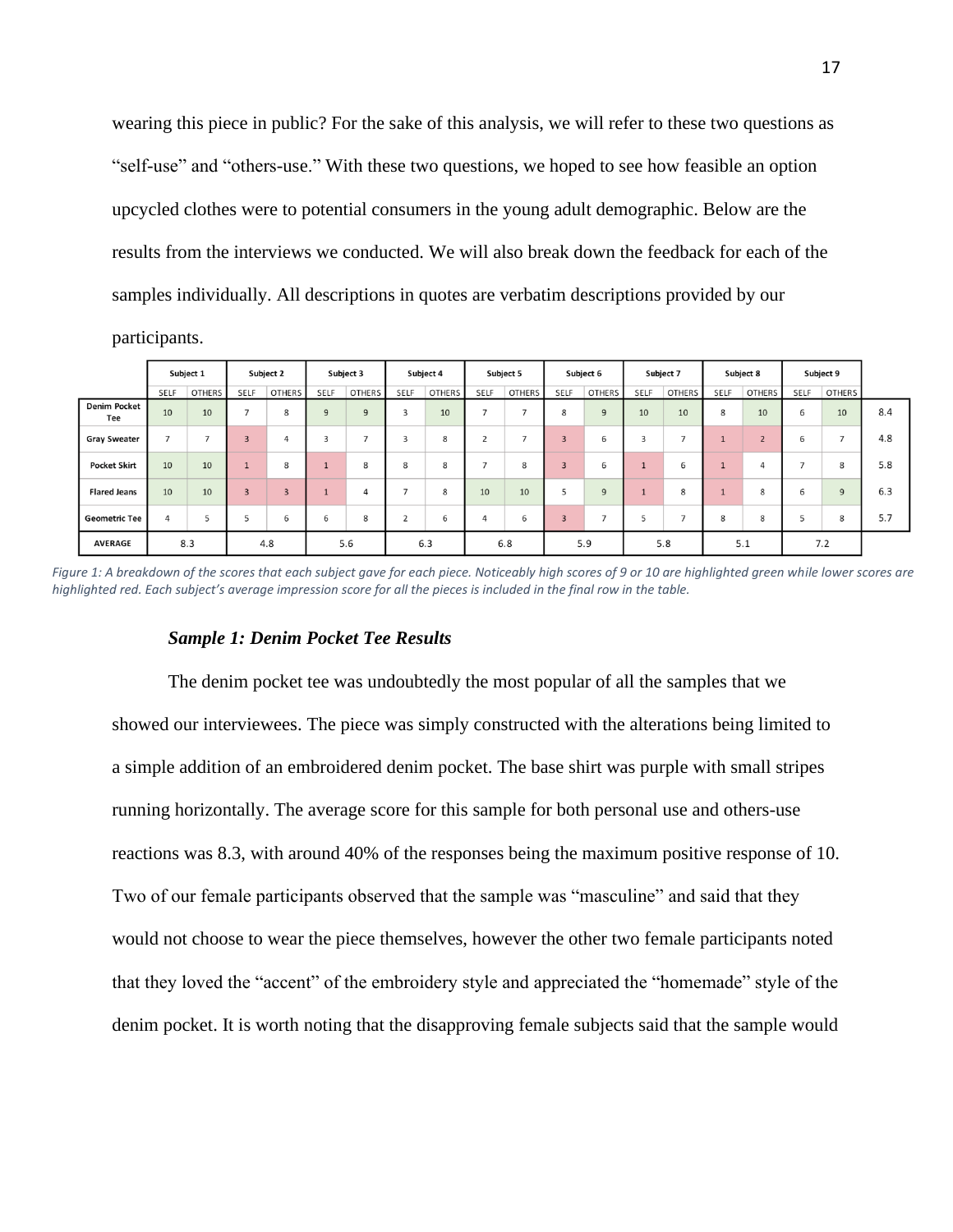be better suited on a masculine model and were impressed with the shirt. One subject claimed that the shirt was "average enough that anyone could wear it."

The male participants of the interviews were extremely impressed with the denim pocket shirt and gave it an average score of 8.7 across all male participants. There were many positive comments on the denim pocket and how it contrasted with the material of the base shirt. It is fascinating that all the critiques on the piece were based on the style of the base shirt rather than the alterations applied by the artist. In fact, every participant had at least one positive comment on the denim pocket or the embroidery. This is fascinating as it directly contradicts our findings in our focus group research where we found a similar product to be unfit for the same demographic. In the focus group the denim pocket tee that we showed them sparked strong negative reactions, especially directed toward the pocket.

#### *Sample 2: Gray Sweater Results*

As opposed to the denim pocket tee, the grey sweater was the least popular out of all the samples that we showed. The sweater is divided into two sections. The top half is a three-quarter length sleeved crewneck sweater, and the bottom half is made up of a darker gray fleece material. The division of materials begins around the lower midriff of the piece. It scored an average score of 4.8 across all nine participants with an average score of 3.4 for personal use.

Our participants could not see themselves wearing this piece in any capacity and would also respond neutrally if they saw one of their peers wearing the piece in public. The others-use reaction for this piece was 6.1 and many participants claimed that they could see someone pull it off if it were styled "correctly," but it was simply not their preferred style of clothing. Some of the more fashion forward female participants also said that they would wear the sweater around the house "purely for comfort" but would not wear it in public.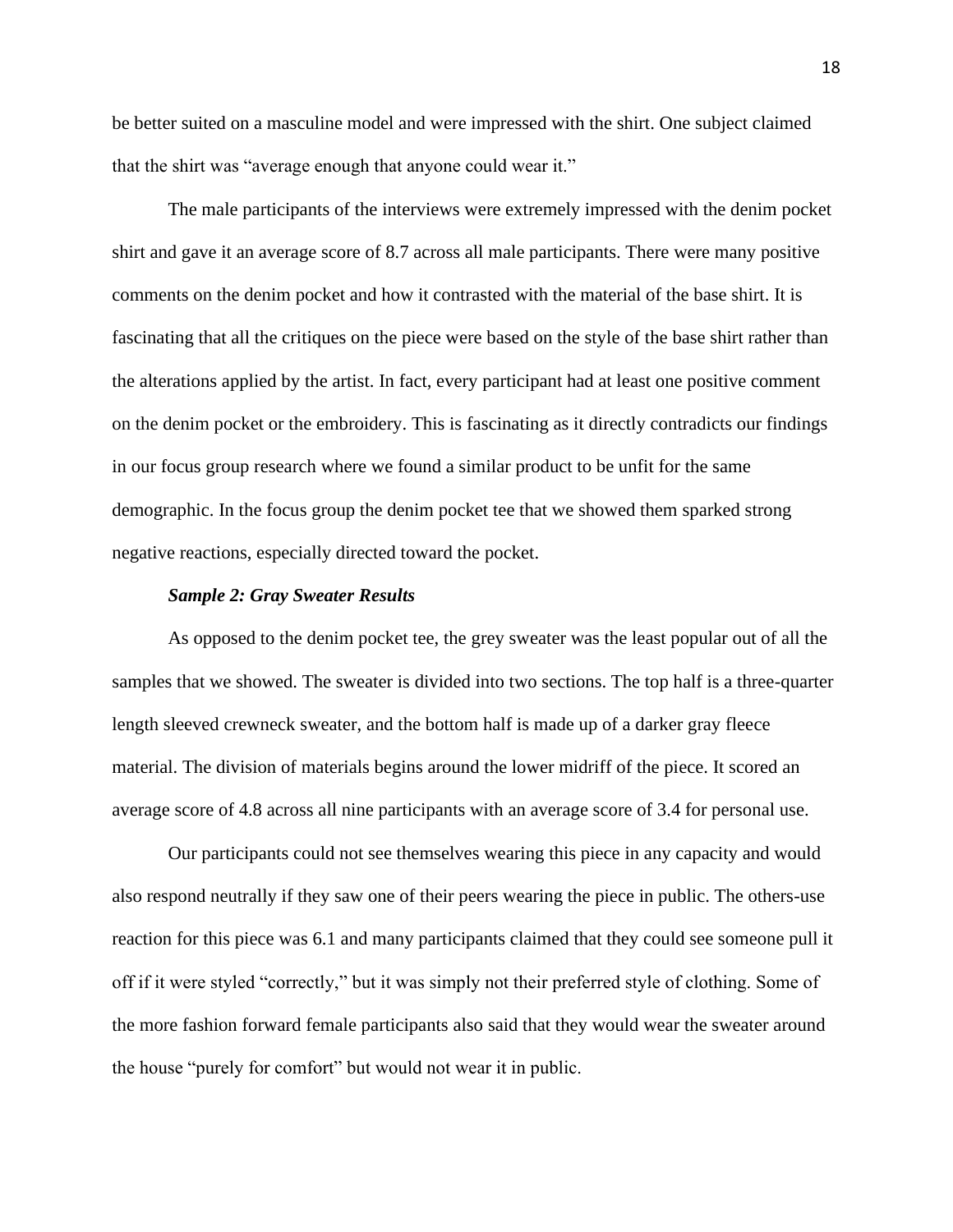Some of the most interesting critiques of this piece were that our subjects did not like the contrasting textures of material and felt as though the sample "did not know what it wanted to be." Another subject claimed that the piece looked like a "bandana was sewn onto a ripped-up shirt" and that it felt like it was "hand-me-down material." However, the more fashion forward participants were able to see the potential in the piece and were less harsh in their criticisms. It is worth noting that even this polarizing piece had some upside to the most open-minded members of this demographic and that the disapproval was not unanimous across our sample.

#### *Sample 3: Pocket Skirt Results*

The pocket skirt performed well among our female participants. It was an American Eagle corduroy skirt for the base with a pair of simple floral patches sewn onto the front pockets of the piece. With the average score of 7.0 in the self-use score, this was the second most popular sample for the female subjects. Because the use of skirts is traditionally limited to females, the self-use score is not particularly helpful to consider for our male participants, but the average others-use score given by our male participants was a 6.8 which follows closely the number given by our female subjects.

Some of the qualitative descriptions used regarding the skirt were "fashionable," "sharp" and "unique." Only one of the female participants had a negative response to the alterations added by the artist. She said that the pockets "should not be there" but the other three female subjects all had positive reactions to the pockets. Of the five male participants, four of them considered the piece to be stylish and could be pulled off by the "right person." The one male who did not like the piece thought that the added pockets was a "cool" idea but did not like the "execution" of the concept. Overall, this product was moderately popular with our subjects and many of the females could see themselves wearing the piece regularly.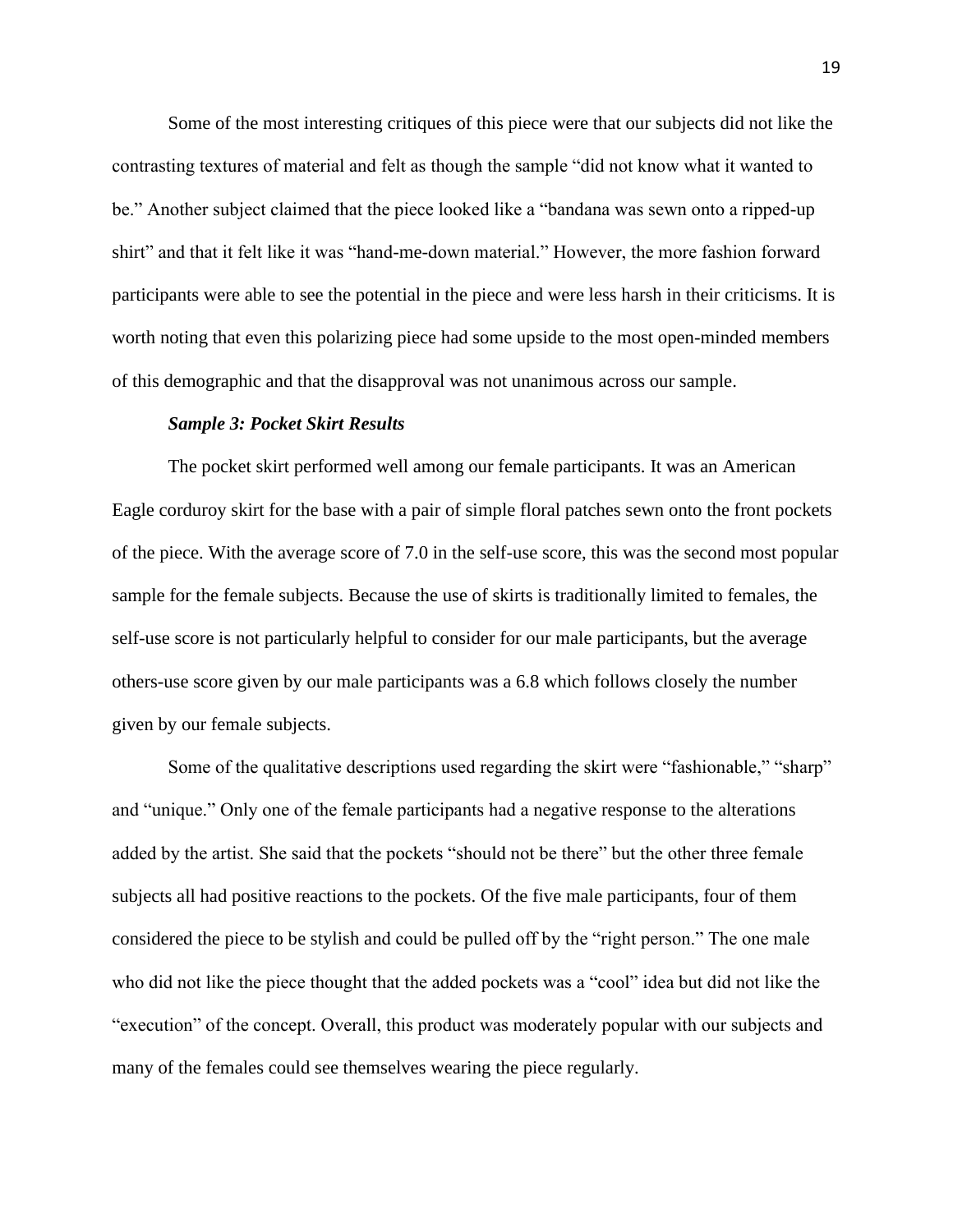## *Sample 4: Flared Jeans*

The flared jeans were another piece that were directed more specifically to the female participants. The only alteration made to the jeans was the sides were slit open at the bottom of the pant leg and the resulting gap in the denim was filled with a colorful floral material. When we look exclusively at the average score given by the female subjects, the flared jeans scored an extraordinarily strong 8.6 and received strongly positive feedback from the females in the study. Two of the female subjects gave a perfect score of 10 for both questions. One of the female subjects that gave the perfect score was a self-described "fashion-aware" individual and the other described her style as "comfortable." It is interesting that the appeal for this piece transcended the apparent style differences found between our samples.

The male subjects scored the flared jeans similarly to the pocket skirt in the others-use category. The average others-use score for the male subjects was 6.8 which is the same as the average others-use score that the males gave for the pocket skirt. Several male subjects said that they instantly thought of specific females that they knew that would appreciate the flared jeans and the floral accents at the bottom of the pant legs. There were two strong negative reactions from male subjects who described the piece as something out of an "80s sitcom". Unsurprisingly, every subject, male and female, used some sort of "vintage" or "retro" adjective when describing the pants.

#### *Sample 5: Geometric Tee*

The final sample that we shared was another t-shirt that we felt could be worn by both masculine and feminine individuals. The base material for the shirt was a dark blue mesh with a geometric patchwork design sewn into the center of the shirt. All three of the patches that made up the design in the center were made of dissimilar materials. The average score for this piece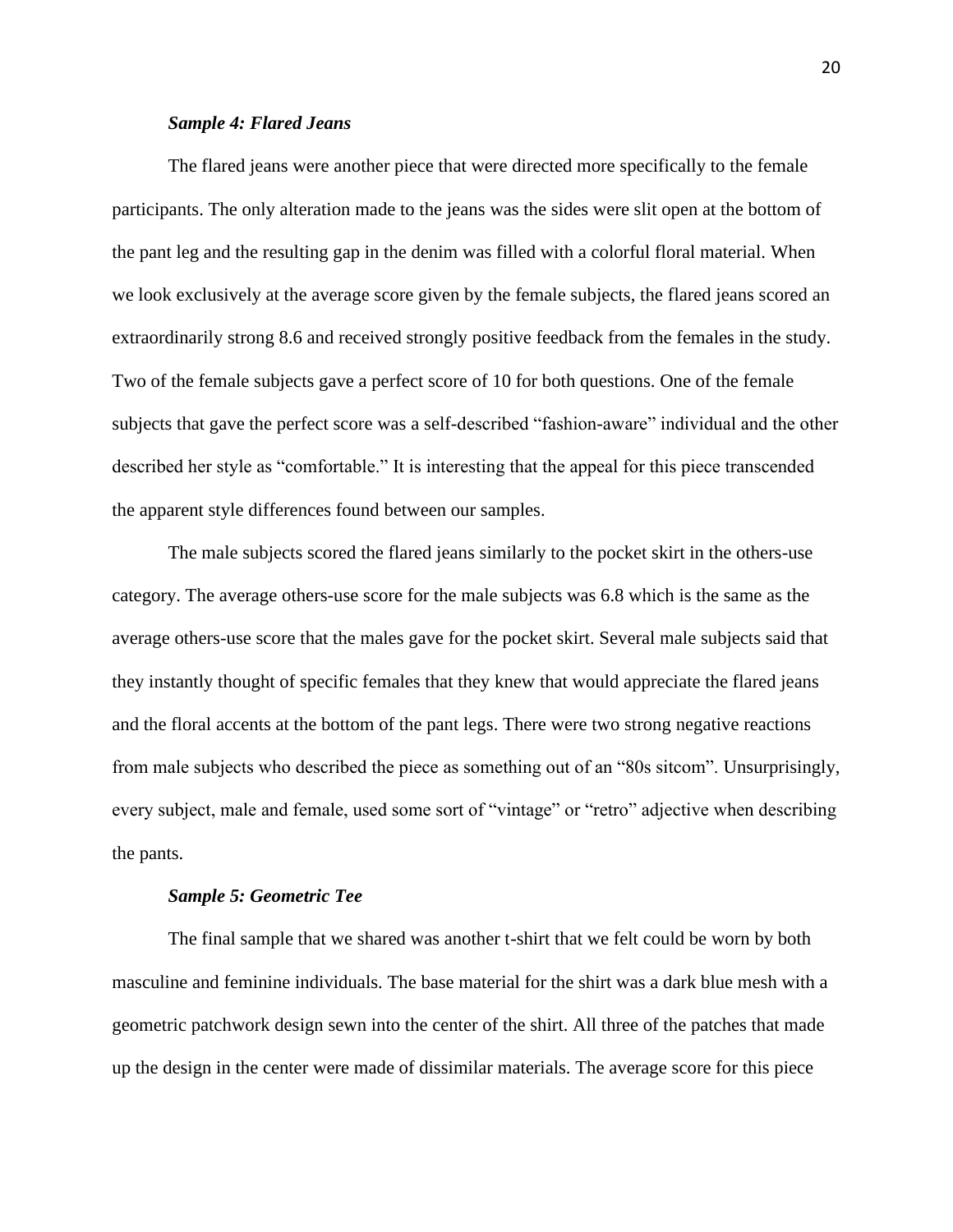was a 5.7 so it performed poorly compared to the other samples we showed. There were very few strong negative reactions to the piece and the participant who gave the low self-use score of 3 gave a positive others-use score of 7. They just claimed that they "did not like how the material feels" but that the piece could fit someone else's "vibe."

Practically all the negative reactions to the piece were based on the material of the base shirt rather than the alterations made by the upcycling artist. In fact, only one of the subjects found the mesh material of the base shirt fit their sense of style. This was a twenty-five-year-old male subject who self-described his sense of fashion as "athletic." He also claimed that the geometric pattern on the shirt would make him "more likely" to purchase the shirt as opposed to if it were just a solid color lacking any design altogether.

# **5. Etsy Seller Interviews**

Our team also reached out to the upcycling artists who made each of the samples that we used in our personal interviews. We wanted to ask the sellers about the time and costs necessary to produce each product we purchased from them. Our initial message simply let the seller know that their item was purchased to support an honors business thesis project at The University of Akron and that we would appreciate any estimates they could share with us to understand the upcycling business on a deeper level.







*Figure 1: Flared Jeans Figure 2: Geometric Tee Figure 3: Denim Pocket Tee*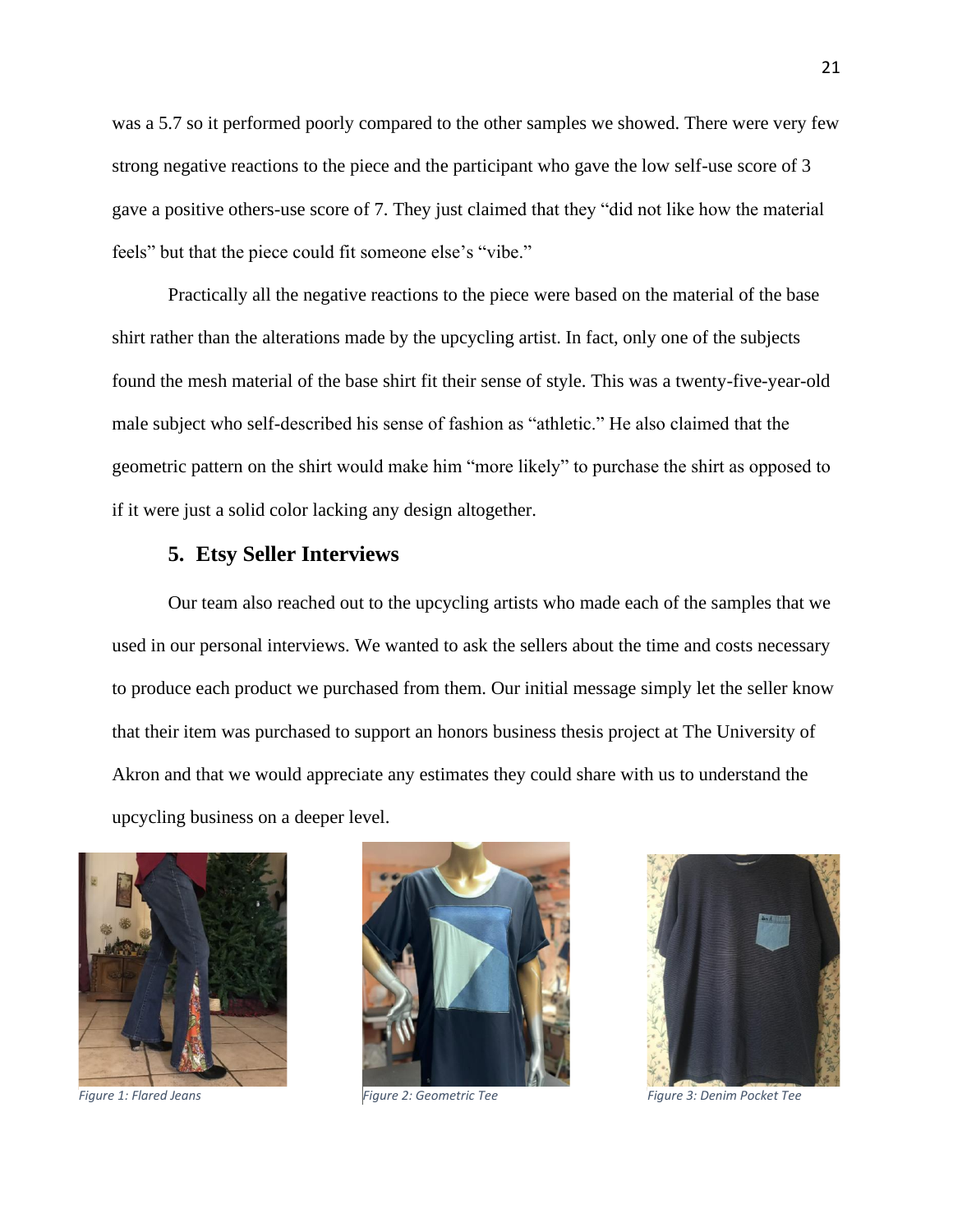For the flared jeans (figure 1), we paid \$35.89. The seller explained that she typically tries to get denim that is already marked on half-price at local thrift stores for around \$3. She stated that from start to finish, the process typically takes about 2.5 hours. However, she enjoys doing crafts and sewing as a hobby as she is now retired and just does it to pass time. She considers her prices to be much lower than similar sellers (Alba Trollinger, March 10, 2022).

The next piece, the geometric tee found in figure 2, by Etsy seller CreationsZo (Marie-Claude Daoust) cost \$37.61 to purchase. They explained that the most difficult part of the projects is sourcing material at thrift stores to create an eye-catching design. They buy a shirt costing anywhere from \$8 to \$15 and will use other fabrics already on-hand or on clearance from a fabric shop. The stitching process takes anywhere from 30 minutes to one hour to create a shirt like the one we purchased (Marie-Claude Daoust, March 17, 2022).

Lastly, the XL Denim Pocket Tee (Figure 3) cost us \$20 to purchase. This seller tries to go to Goodwill Outlets to buy by the pound to spend less than \$3 per t-shirt used. The costliest and timeliest part of the process is the denim pockets, which usually cost \$4 per pocket. To streamline the process, they collect denim and cut as many pockets as possible with the material they have. The seller also has a nice sewing machine to be able to embroider on the shirts. In total, the seller explained that each shirt costs between \$5-10 to produce (DarnItApparrel, March 18, 2022).

All three sellers explained that they must first source items that are within budget and have potential to be resold with little to no damage. Goodwill Industries of Akron has the advantage of getting all products that would be upcycled for free and first dibs. We must also consider the fees Etsy and other platforms take from these sellers. However, Goodwill Industries of Akron already has an online website and an eBay account where they are familiar with the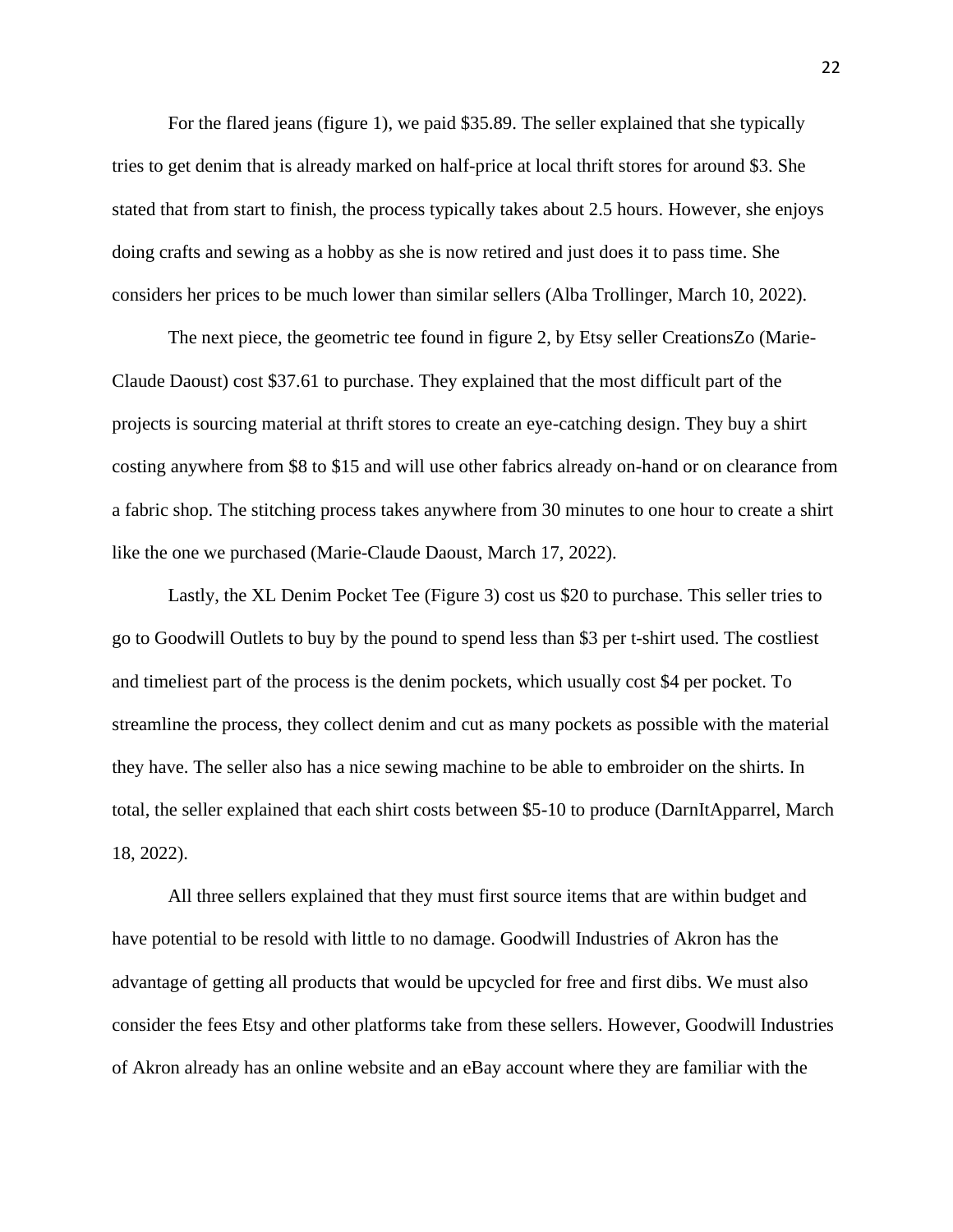fees. Goodwill Industries of Akron also has the benefit of the Blue Boutique and experience running a pop-up-shop on the University of Akron campus.

We can use these initial financial analysis findings to project out upcycling revenues, expenses, and the net present value of the project to decide if it will support the Goodwill Industries of Akron mission of addressing the transportation barriers. To move forward with our analysis, we must meet with Nan to figure out cost estimates for transportation (e.g., for a bus pass vs Uber for Business), cost of labor (e.g., if designers will be paid more), estimation of a target hurdle rate for their projects, and ensure Goodwill has the adequate machinery such as sewing machines and yard available to use.

# **6. Financial Projections**

Based on the data and responses we collected in our focus group, survey, interviews, and the Etsy seller messages, we determined that it would be best to focus on two products that have a uniform design such as the t-shirt with an embroidered pocket and the flared jeans. These products are the most time efficient and the inputs for the designs are readily available yearround at Goodwill stores. In our primary research, these two items were also the most favorable to consumer preferences. Goodwill informed us that the wage rate for the skillset required of this job would need to be \$15.60 per hour.

We determined that 8 workers would be appropriate to reach the demand and were then constrained to 16,640 labor hours in a fiscal year (8 workers x 40 work hours x 52 weeks). To project year 1 demand in both scenarios, we estimated 15% of Goodwill's 856,451 customers would be interested in purchasing upcycled clothing. The two scenarios below show the outcomes between the \$5 price increase. We assumed 70% of customers would still be willing to purchase at the price point for case 2. Both scenarios resulted in a profit;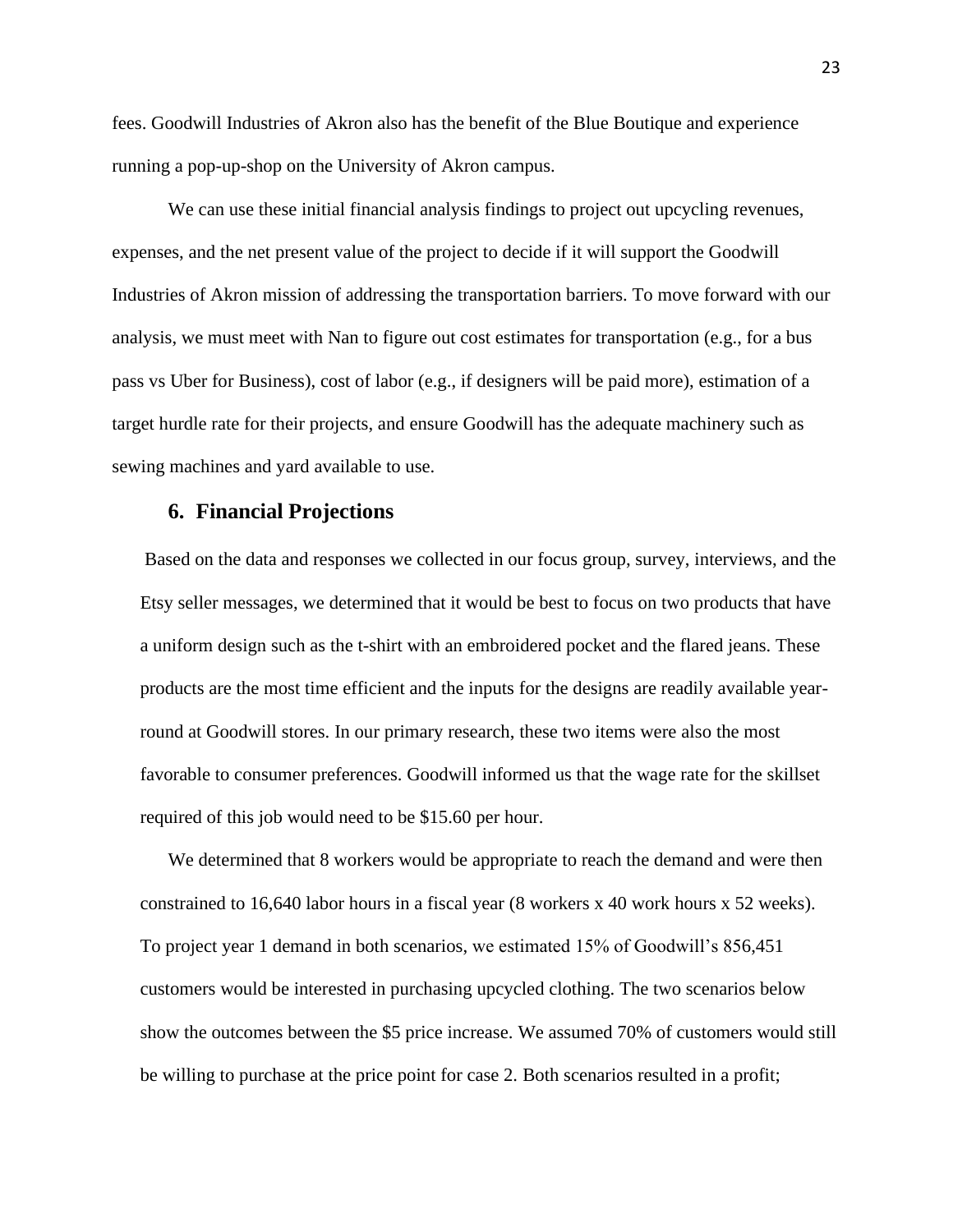however, the restraints are holding it back from reaching the \$250,000 profit to support the bus pass transportation program.

| <b>Case 1 Incremental Analysis</b> |             | <b>Case 2 Incremental Analysis</b>                 |            |
|------------------------------------|-------------|----------------------------------------------------|------------|
| <b>Unit Sales</b>                  |             |                                                    |            |
| Denim pocket tee units             | 12,847      | <b>Unit Sales</b>                                  |            |
| Pocket tee selling price           | \$20.00     | Denim pocket tee units<br>Pocket tee selling price | Ś.         |
| Pocket tee revenues                | 256,935     | Pocket tee revenues                                |            |
|                                    |             |                                                    | 224,818    |
| <b>Flared Jeans units</b>          | 7,708       | <b>Flared Jeans units</b>                          |            |
| Jeans selling price                | 30.00<br>Ś. | Jeans selling price                                | Ś.         |
| Jeans revenues                     | 231,242     | Jeans revenues                                     | 188,847    |
| <b>Total Revenues</b>              | 488,177     | <b>Total Revenues</b>                              | 413,666    |
| <b>Unit Expenditures</b>           |             | <b>Unit Expenditures</b>                           |            |
| Foregone revenues                  |             | Foregone revenues                                  |            |
| Clearance jeans 50% off            | 3.24        | Clearance jeans 50% off                            |            |
| Clearance shirt 50% off            | 1.49        | Clearance shirt 50% off                            |            |
| Total foregone revenue             | (44, 116)   | Total foregone revenue                             |            |
| Cost of Labor                      |             | Cost of Labor                                      |            |
| Wage per shirt                     | 7.80        | Wage per shirt                                     |            |
| Wage per jeans                     | 15.60       | Wage per jeans                                     |            |
| Total wage expenditure             | (220, 450)  | Total wage expenditure                             | (154, 315) |
| Marketing expense                  | (21,000)    | Marketing expense                                  |            |
| <b>Total Expenditures</b>          | (285, 566)  | <b>Total Expenditures</b>                          | (206, 196) |
| <b>Net Profit (Loss)</b>           | 202,611     | <b>Net Profit (Loss)</b>                           | 207,469    |

For Goodwill to reach the threshold of \$250,000, Goodwill would need to increase the number of employees or improve employee efficiency to make more product in a lesser amount of time. The total production and total labor hours for both price points are outlined in the table below.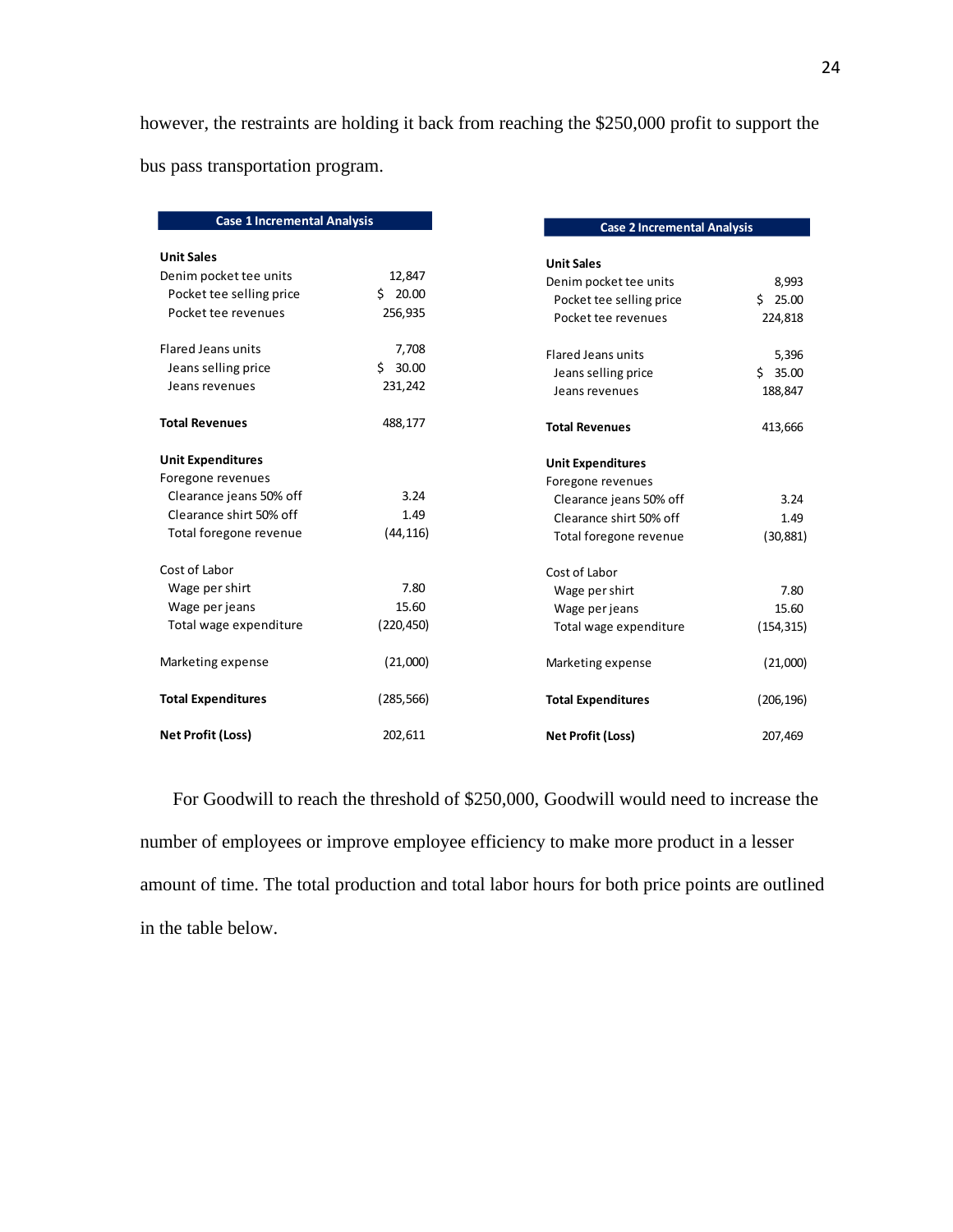| <b>Production for 250K Goal Case 1</b>       |                  |              |    |           |           |  |  |  |  |  |  |
|----------------------------------------------|------------------|--------------|----|-----------|-----------|--|--|--|--|--|--|
|                                              | Denim Pocket Tee | Flared Jeans |    |           |           |  |  |  |  |  |  |
| Profit / Unit                                | \$               | 10.71        | -S | 11.16     |           |  |  |  |  |  |  |
| Labor / Unit (hours)                         |                  | 0.5          |    |           |           |  |  |  |  |  |  |
| <b>Projected Annual Demand</b>               |                  | 12847        |    | 7708      |           |  |  |  |  |  |  |
|                                              |                  |              |    |           |           |  |  |  |  |  |  |
|                                              |                  |              |    |           | Totals    |  |  |  |  |  |  |
| Production required for \$250K Profit        |                  | 17962        |    | 7046      | 25007     |  |  |  |  |  |  |
| Total Labor hours required for \$250K Profit |                  | 8981         |    | 7046      | 16027     |  |  |  |  |  |  |
| <b>Annual Profit</b>                         | \$               | 192.370.54   |    | 78,629.46 | \$250,000 |  |  |  |  |  |  |

| <b>Production for 250K Goal Case 2</b>       |    |                  |                     |           |  |  |  |  |  |  |  |
|----------------------------------------------|----|------------------|---------------------|-----------|--|--|--|--|--|--|--|
|                                              |    | Denim Pocket Tee | <b>Flared Jeans</b> |           |  |  |  |  |  |  |  |
| Profit / Unit                                | \$ | 15.71            | -\$<br>16.16        |           |  |  |  |  |  |  |  |
| Labor / Unit (hours)                         |    | 0.5              |                     |           |  |  |  |  |  |  |  |
| <b>Projected Annual Demand</b>               |    | 8993             | 5396                |           |  |  |  |  |  |  |  |
|                                              |    |                  |                     | Totals    |  |  |  |  |  |  |  |
| Production Required for \$250K Profit        |    | 7606             | 9376                | 16982     |  |  |  |  |  |  |  |
| Total Labor hours required for \$250K Profit |    | 3803             | 9376                | 13179     |  |  |  |  |  |  |  |
| <b>Annual Profit</b>                         | \$ | 119,486.17       | \$151,513.83        | \$250,000 |  |  |  |  |  |  |  |

# **7. Conclusions**

# *General Conclusions and Next Steps*

After combining all our research, both primary and secondary, we have concluded that upcycled clothing is a unique concept with a very niche target market, but it is unfeasible for Goodwill Industries of Akron to implement it at this time. When we were conducting our research, we focused on two questions: is there a demand for upcycled products in the market where the GIA operates and what would it cost to create a new business line for these products? Most of our primary research was targeted at answering the first of these two questions, as we figured it was a non-starter for the GIA to even consider upcycling a valid opportunity.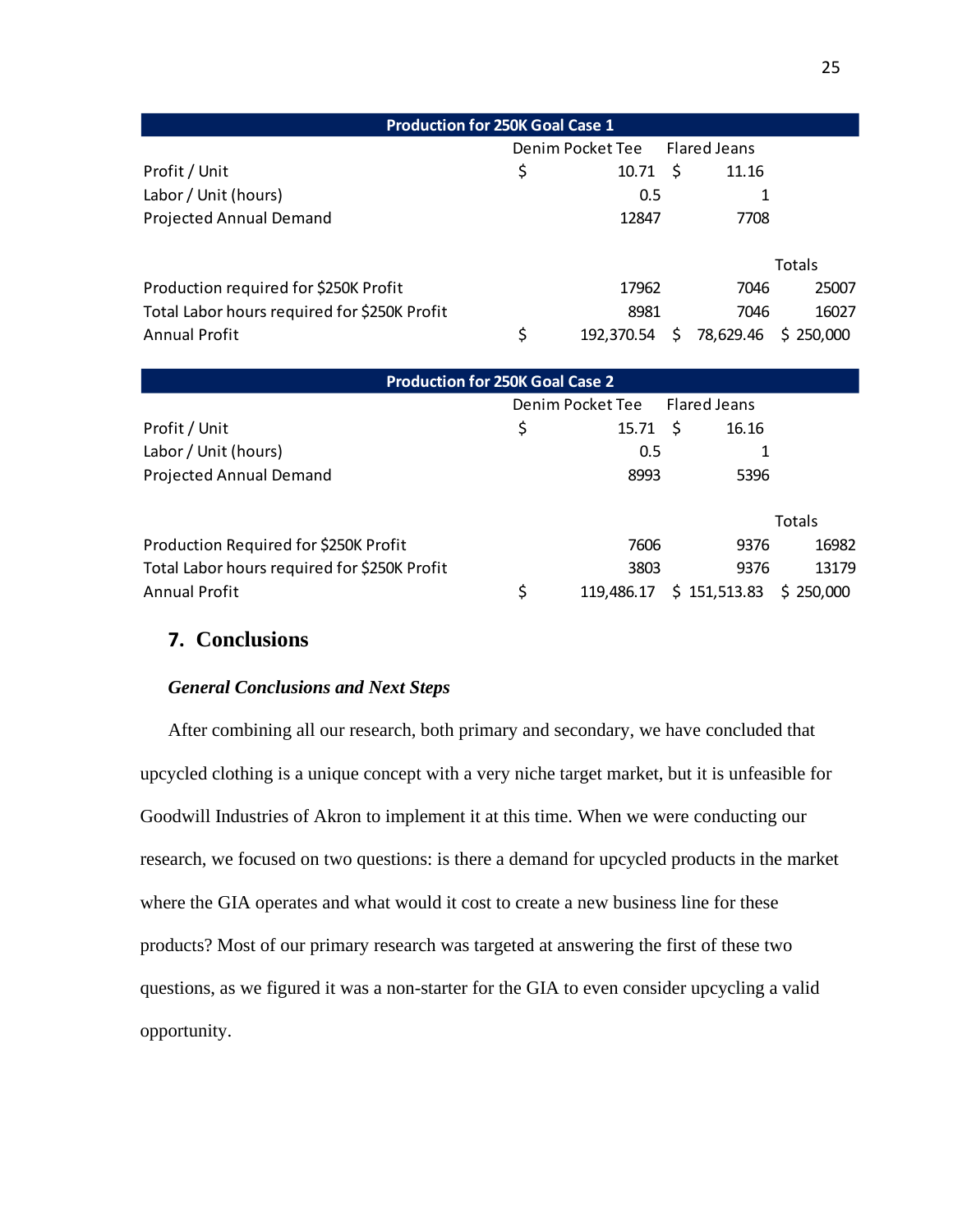In our market research we found that there is moderate demand for upcycled products. Our data shows that consumers have positive reactions to the concept, but they struggle to see themselves using the products. There is a low level of willingness to purchase, but an intense sense of hypothetical value. This is a promising trend when considering the future of this concept as it shows an appreciation of upcycling as a fashion choice. There has been growth in the positive reaction to secondhand and modified clothing in the past decade, but it is still too early in the development of this fashion concept to try to present it to the public in the form of a separate clothing line.

When we consider the business aspects of this concept there are many potential hurdles to face as well. Upcycling is a labor-intensive process and would be difficult to standardize in the context of a large network of brick-and-mortar stores. The sheer volume required to operate sustainably is not within the market that the GIA has in their brick-and-mortar stores. However, to combat the limited nature of this market a strong e-commerce approach would be integral if this concept were to be pursued.

As far as the next steps are concerned, it would be best to look further into the capabilities of the GIA and what resources they could leverage to offer this product to their customers. It would also be wise to hire a full-time manager for this project, someone with fashion merchandising experience who keeps up with the current trends and can effectively manage the upcycling process. This manager should be able to partner with product designers and Goodwill employees to create an internal supply chain and manufacturing procedures.

#### *Limitations and Further Research Opportunities*

There are plenty of further research questions that arose from this process. Our research primarily focused on the current demand in the market for upcycled goods but there are many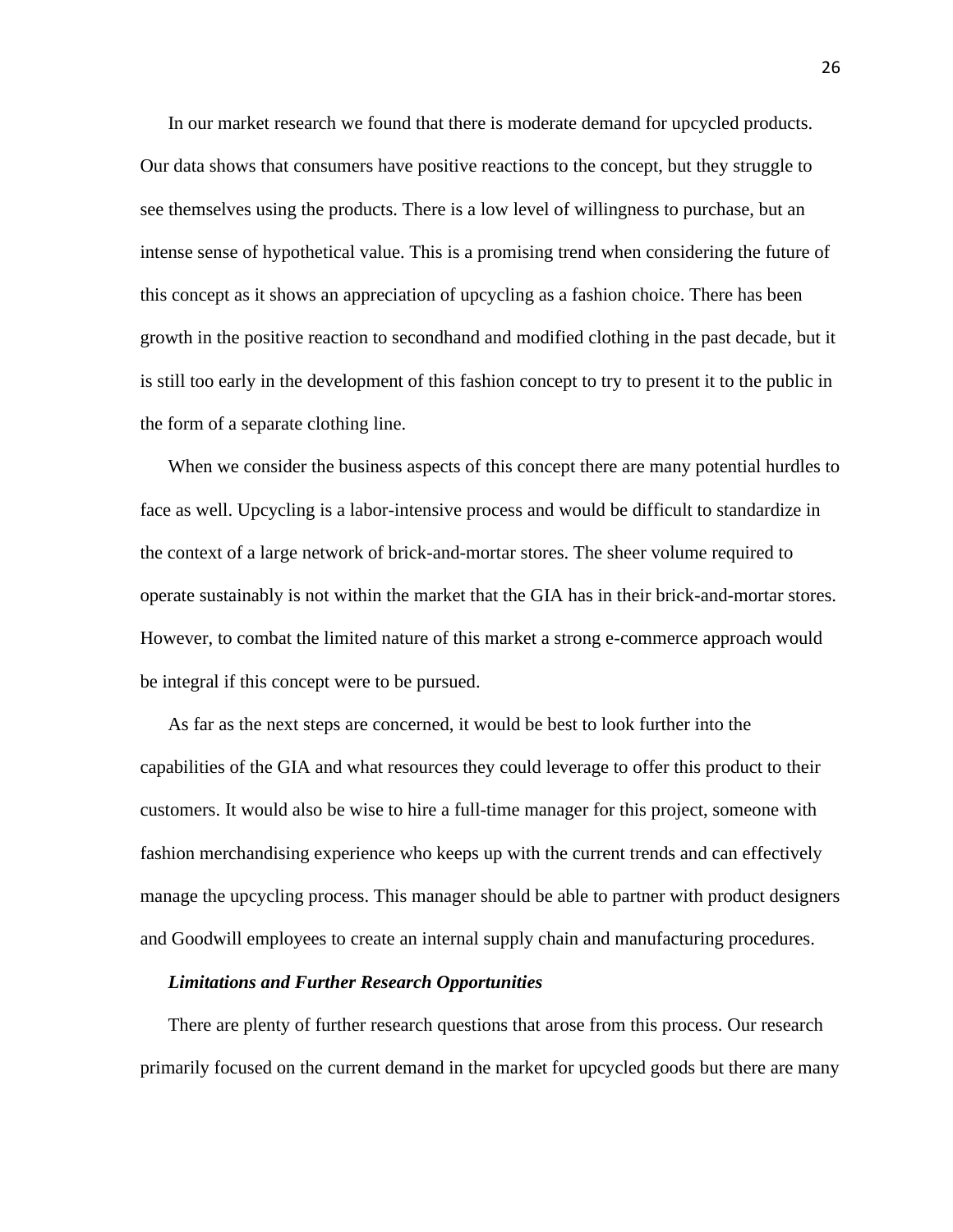other aspects that would need to be addressed to have a clear picture of the potential of this idea. One of the most glaring limitations of our research was the lack of diversity in our samples. Our survey, focus-group, and interview participants were all in the youngest age demographic and that does not reflect the average age of Goodwill's customer base. It would be imperative to investigate how older demographics perceive these products.

Another potential research question that would be beneficial is to track the donation supply chain with more detail. If Goodwill is going to use donated goods to manufacture these products, it would be important to know where these goods are coming from. By understanding this, they could find out if there are opportunities for more donations and therefore more profit-making opportunities. Fully grasping the donation supply chain could help Goodwill maximize their utilization of donations in a traditional re-sale setting or even an upcycling application.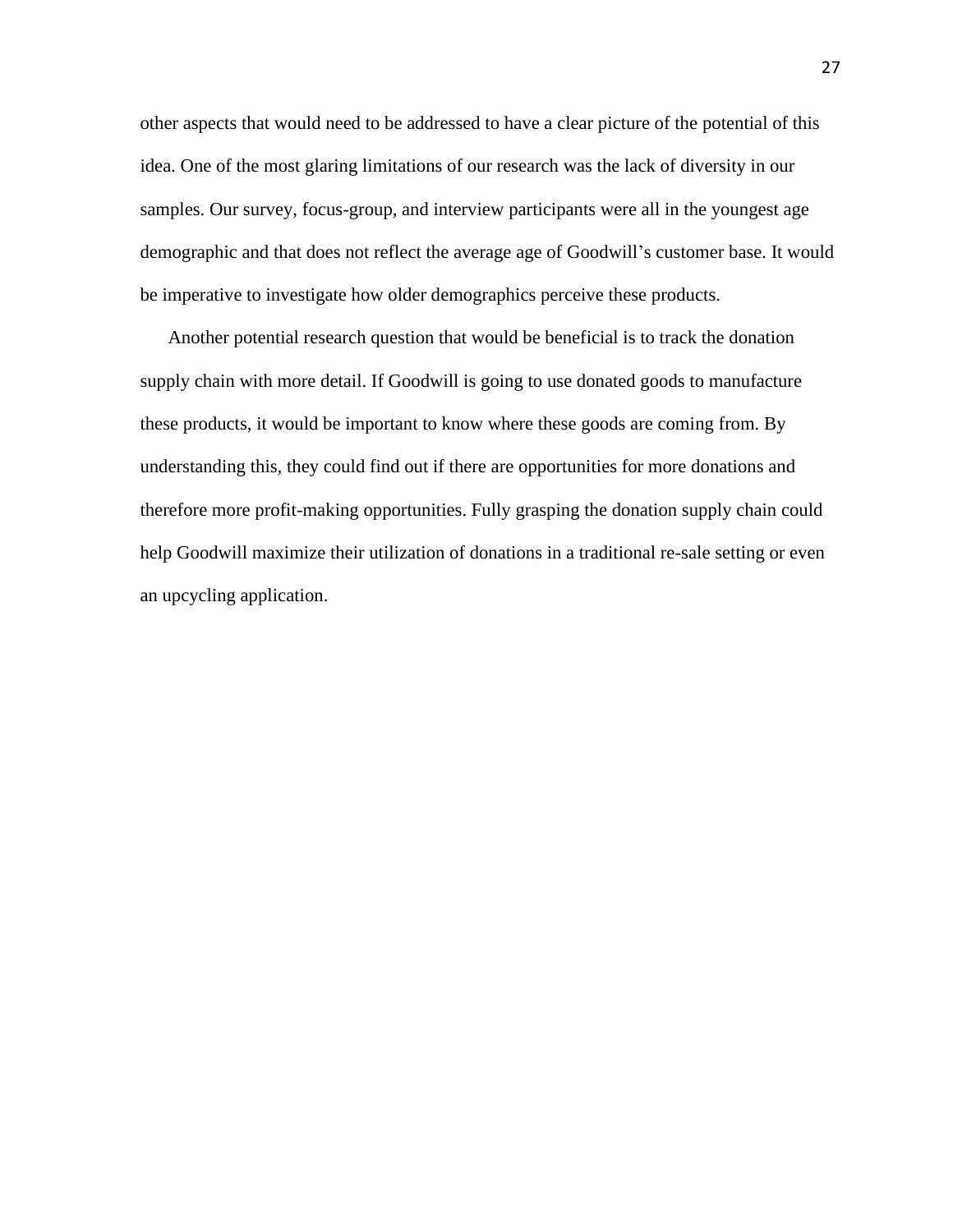#### **References**

(2021). 2021 Annual Report [Review of 2021 Annual Report]. In Goodwill Akron. Goodwill Industries of Akron. https://goodwillakron.org/wpcontent/uploads/2022/03/GIA2021AR\_FA.pdf

Butler, B. (2020, October). Thrift Stores: US Specialized Industry Report OD5525. *IBISWorld*. Retrieved March 25, 2022, from IBISWorld database.

First quarter 2022 survey of professional forecasters. Federal Reserve Bank of Philadelphia. (2022, February). Retrieved March 28, 2022, from https://www.philadelphiafed.org/surveys-and-data/real-time-data-research/spf-q1-2022

- Floyd, D. (2022, February 8). 9 common effects of inflation. Investopedia. Retrieved March 28, 2022, from [https://www.investopedia.com/articles/insights/122016/9-common-effects](https://www.investopedia.com/articles/insights/122016/9-common-effects-)inflation.asp
- Ganti, A. (2022, February 25). Consumer confidence index (CCI). Investopedia. Retrieved March 28, 2022, from https://www.investopedia.com/terms/c/cci.asp
- IBISWorld. (2022, March). IBISWorld Business Environment Profile B105: Per capita disposable income. Retrieved from IBISWorld database.

IBISWorld. (2022, March). IBISWorld Business Environment Profile B103: Consumer confidence index. Retrieved from IBISWorld database.

Industry Statistics & Trends: NARTS: The Association of Resale Professionals. NARTS. (n.d.). Retrieved March 28, 2022, from https://www.narts.org/i4a/pages/index.cfm?pageid=3285

ltd, R. and M. (n.d.). *Ethical fashion global market report 2021: Covid-19 growth and change to 2030*. Research and Markets - Market Research Reports - Welcome. Retrieved April 21, 2022, from https://www.researchandmarkets.com/reports/5321427/ethical-fashion-globalmarket-report-2021 covid?utm\_source=CI&utm\_medium=PressRelease&utm\_code=str588&utm\_campaign=1